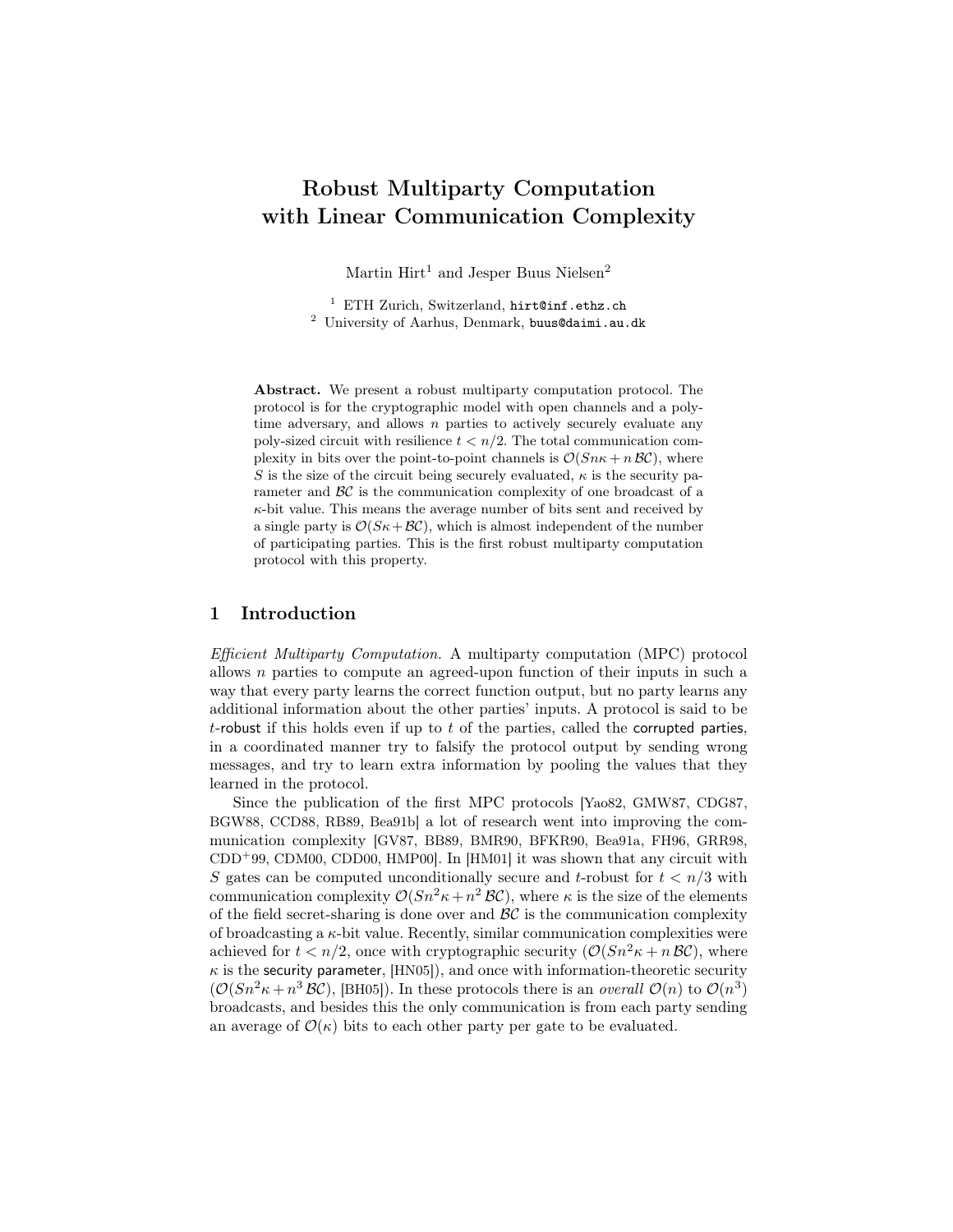Our Contributions. In this paper we show that, maybe somewhat surprisingly, a circuit with  $S$  gates can be computed cryptographically secure and  $t$ -robust for  $t < n/2$  with communication complexity  $\mathcal{O}(Sn\kappa + n\mathcal{B}\mathcal{C})$ . This means that the average number of bits sent and received by a single party is  $\mathcal{O}(S_{\kappa}+\mathcal{BC})$ , which is almost independent of the number of participating parties. In particular, each party does not send messages to each of the other parties to evaluate a gate.

In contrast to many other efficient MPC protocols, the stated complexity holds also for circuits with many inputs and outputs, i.e., we give realizations with linear complexity for input, addition, multiplication, random, local output, and global output gates.

Related Work. In concurrent and independent work [DI06], it was showed that a circuit with  $S$  gates can be computed  $t$ -robust with communication complexity  $\mathcal{O}(Sn \text{ poly}(\kappa))$ . Their protocol is constant-round and can be proven adaptively secure, in contrast to our protocol which requires linear rounds and is proven only static secure. However, their protocol only achieves sub-optimal resilience (essentially  $t < n/5$ ), whereas our protocol achieves optimal resilience  $(t < n/2)$ .

# 2 Protocol Overview

Our MPC protocol follows the approach with homomorphic encryption of [CDN01]: We assume that a homomorphic encryption scheme is available, where the encryption key is known to all parties, and the decryption key is shared among the parties such that we have verifiable threshold decryption. The function to be computed is represented as an arithmetic circuit with input, addition (resp. linear), multiplication, random, and output gates. The evaluation proceeds gate-by-gate, i.e., for each gate an encryption of its value is computed.

Furthermore, we use segmentation and player elimination [HMP00]: The circuit is divided into n segments of (almost) equal size, and the parties evaluate one segment after each other. The evaluation of a segment may fail, but in this case, two parties, (at least) one of them being corrupted, are identified and eliminated, and the segment is repeated. Note that at most  $t$  times a segment can fail and must be repeated, hence the adversary can at most double the overall costs. Also note that, as we have an honest majority in the original party set, we also have honest majority in the party set resulting from a sequence of eliminations.

When a segment is to be evaluated, an arbitrary (non-eliminated) party is selected to be the king for this segment [HNP05]. Most sub-protocols are so-called king-fail-detect protocols, i.e., when cheating occurs, then the sub-protocol may fail, but then this must be detected by at least one honest party, and the king must be able to identify a cheater.

The actual evaluation of a segment follows the circuit-randomization approach of [Bea91b]: First, the parties generate one multiplication triple  $(A, B, C)$ for each multiplication and each random gate in the segment, where  $A$  and  $B$  are encryptions of random values and  $C$  is an encryption of their product. Then the parties evaluate the segment gate by gate, where for evaluating a multiplication or a random gate, one multiplication triple is consumed. The generation of the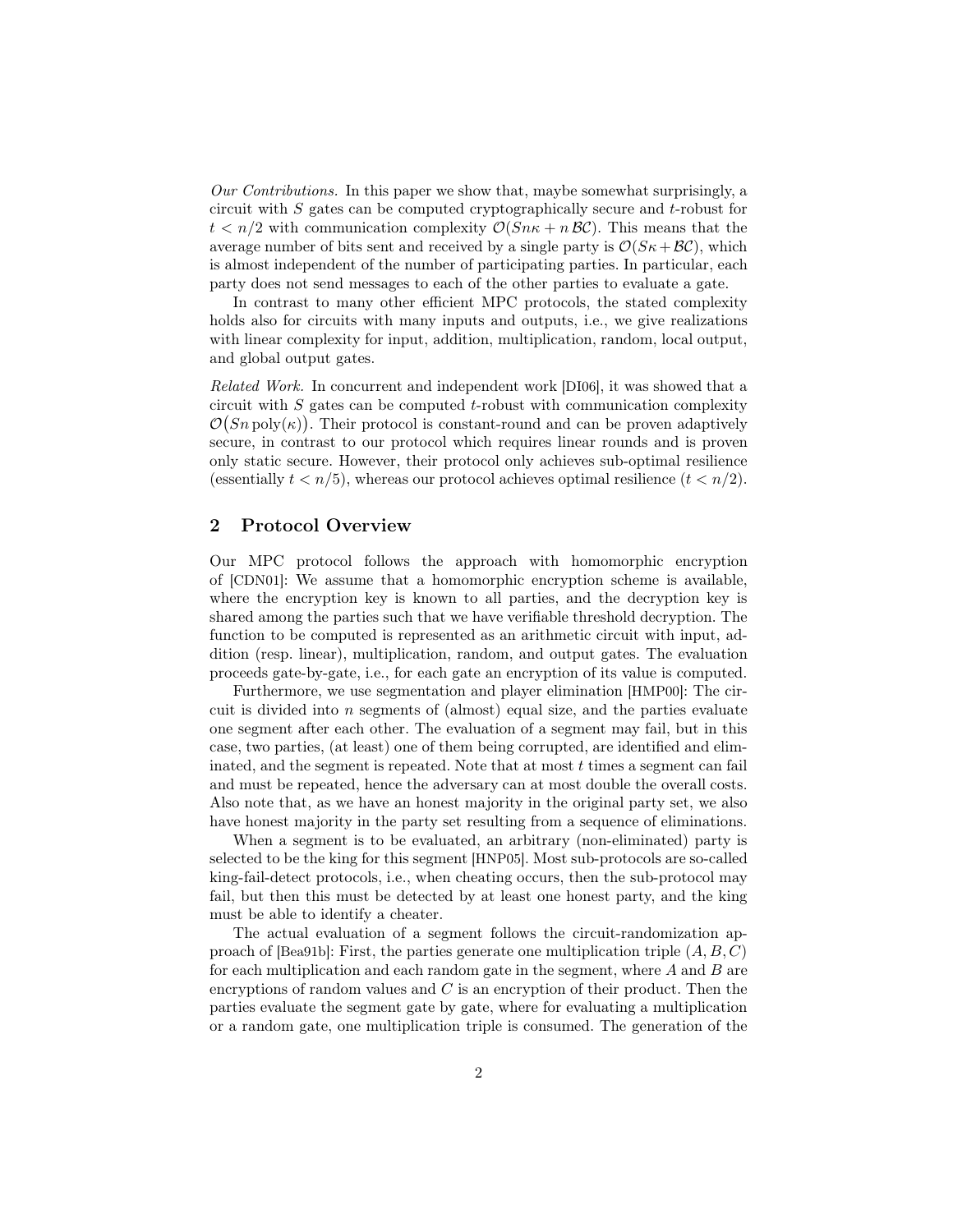random values is based on super-invertible matrices: This technique allows us to transform  $n$  encryptions of random values,  $t$  of them known to the adversary, into  $n - t$  encryptions of random values unknown to the adversary. Furthermore, we use homomorphic proof systems, i.e., proofs that allow to combine several proofs into a single, compact proof. Finally we introduce the notion of strong soundness for a  $\Sigma$ -protocol, which allows to turn  $\Sigma$ -protocols into zero-knowledge proofs by challenging with an unpredictable, but deterministic value.

# 3 Preliminaries

The Security Model. Our protocols can be proven secure in the UC model [Can01] against a static, actively corrupted minority. The page limit is however far from allowing us full simulation proofs, and we therefore do not need to introduce the UC model in detail. However we briefly sketch the used communication model.

We assume that at the beginning a party set  $\mathcal{P} = \{P_1, \ldots, P_n\}$  is given, and all parties  $P_i \in \mathcal{P}$  agree on this set. Furthermore, the parties  $P_i \in \mathcal{P}$  have access to synchronous, authenticated point-to-point channels. The corrupted parties are modeled by a probabilistic poly-time (PPT) Turing machine  $A$ , the adversary. Before the execution of the protocol A gets to pick a subset  $C \subset \mathcal{P}$  of size  $|C| < n/2$ , the corrupted parties. Then the protocol is executed. The adversary decides the scheduling of the honest parties, with the only restriction that in each round each honest party is scheduled exactly once. The adversary sees all messages sent, and can chooses the messages to be sent by corrupted parties based on this.

Broadcast. We assume a protocol BROADCAST for broadcasting values. Some party  $P_i \in \mathcal{P}$  has input  $(P_i, m)$  and the remaining parties have input  $(P_i)$ . The output of all parties will be  $(P_i, m)$ . The parties will output a common value  $(P_i, m')$  even when  $P_i$  is corrupted. We will only broadcast  $\mathcal{O}(\kappa)$ -bit values, where  $\kappa$  is the security parameter, and we use  $\beta\mathcal{C}$  to denote the communication complexity of broadcasting  $\mathcal{O}(\kappa)$ -bit values. In the analysis of the communication complexity we assume that  $\mathcal{BC} \geq \mathcal{O}(n^2 \kappa)$ , as this is the complexity of the most efficient broadcast protocol for the cryptographic model [Nie03].

Threshold Signature Schemes. We also need a threshold signature scheme. Here all parties know the verification key  $vk$  and the signing key  $sk$  is shared among the *n* parties, with  $P_i$  holding a secret signing-key share  $sk_i$ . A party  $P_i$  can compute a signature share  $\sigma_i = \text{sig}_{sk_i}(m)$  and prove in zero-knowledge that  $\sigma_i$ is a valid signature share from  $P_i$  on m. There is a threshold  $t < n$  such that given a signature share  $\sigma_i$  on m from  $t+1$  parties one can compute  $sig_{sk}(m)$  =  $\sigma = \text{combine}(\{\sigma_i\}_i)$ , and given t of the keys sk<sub>i</sub> a poly-time adversary cannot compute a signature on any message  $m$  on which it did not receive  $\text{sig}_{sk_i}(m)$ from at least one honest  $P_i$ .

Super-Invertible Matrices. We use super-invertible matrices over  $\mathbb{Z}_N$ . Given a matrix  $M = \{m_{i,j} \in \mathbb{Z}_N\}_{i=1,\dots,r}^{j=1,\dots,c}$  with r rows and c columns and a subset  $C \subset$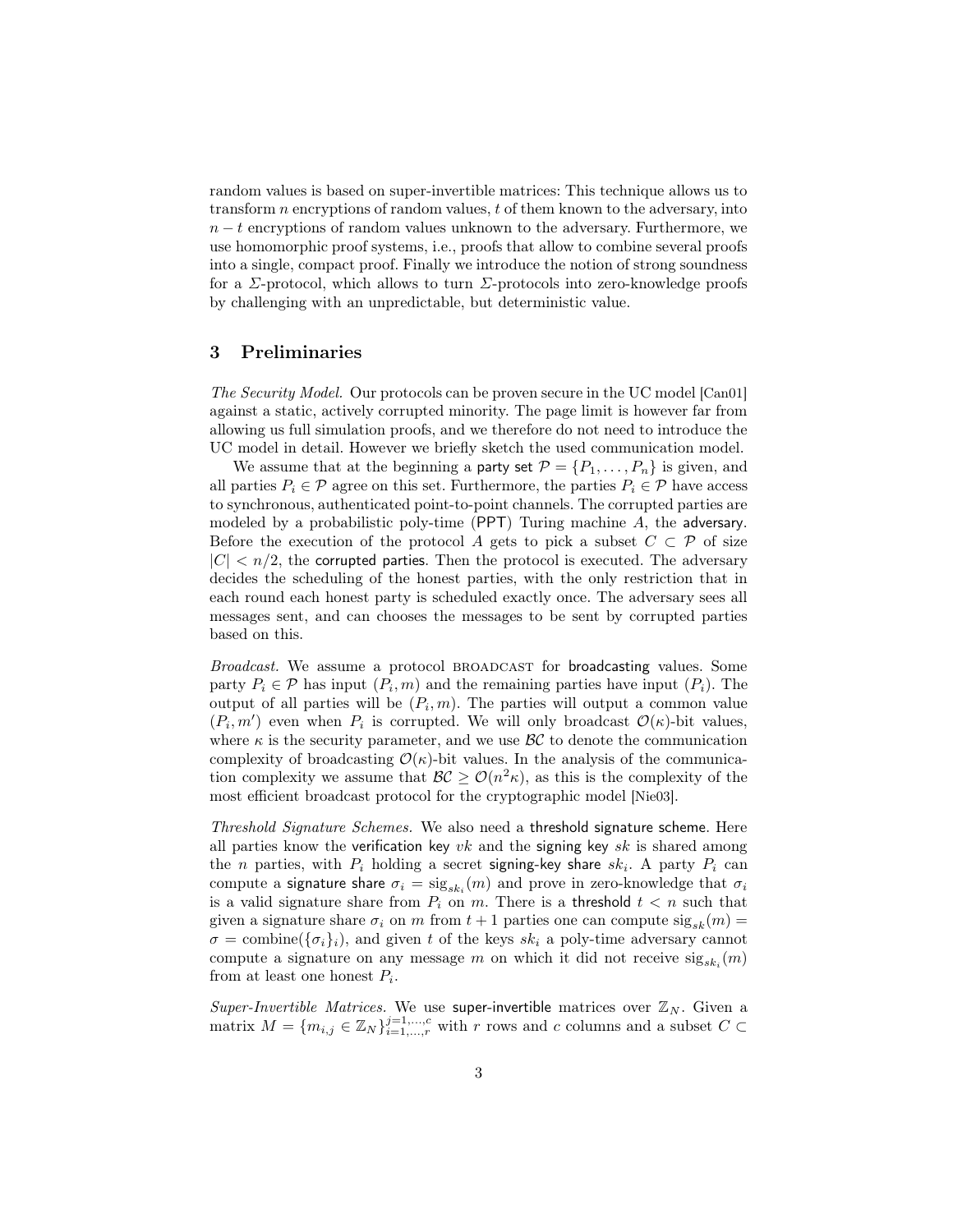$\{1,\ldots,c\}$  we let  $M_C = \{m_{i,j}\}_{i=1,\ldots,r}^{j \in C}$  denote the matrix consisting of columns  $j \in$ C from M. If  $c = r$  we call M invertible if its columns are linear independent over  $\mathbb{Z}_N$ . If  $c \geq r$  we call M super-invertible if  $M_C$  is invertible for all  $C \subset \{1, \ldots, c\}$ with  $|C| = r$ . If  $\{1, \ldots, c\}$  all are mutually prime with N, as will be the case later, a simple construction exists. For  $i = 1, \ldots, r$ , let  $f_i$  be a polynomial of degree at most  $r - 1$  with  $f_i(i) = 1$  and  $f_i(j) = 0$  for  $j \in \{1, ..., r\} \setminus \{i\},$ and let  $M = \{m_{i,j} = f_i(j)\}_{i=1,\ldots,r}^{j=1,\ldots,c}$ . Then  $M_{\{1,\ldots,r\}}$  is the identity matrix and thus invertible. Furthermore, any matrix  $M_C$  with  $C \subset \{1, \ldots, c\}$  and  $|C| = r$ can be mapped onto  $M_{\{1,\ldots,r\}}$  using an invertible matrix given by Lagrange interpolation over points from  $\{1, \ldots, c\}$ .

We use the following simple fact about super-invertible matrices. Pick any  $C \subset \{1, \ldots, c\}$  with  $|C| = r$ . First sample  $x_j$  for  $j \notin C$  using any joint distribution. Then for each  $j \in C$  sample  $x_j \in_R \mathbb{Z}_N$  uniformly at random, and independent of  $\{x_j\}_{j \notin C}$ . Let  $y = (y_1, \ldots, y_r) = M(x_1, \ldots, x_c)$ . Then y is uniformly random in  $(\mathbb{Z}_N)^r$ .

### 4 Paillier's Encryption Scheme

We will use Paillier's public-key encryption scheme, along with a number of known and new tools for this encryption scheme.

The public key is  $N = pq$  where p and q are  $\mathcal{O}(\kappa)$ -bit primes. In addition  $p = 2p' + 1$  and  $q = 2q' + 1$  where p' and q' are primes such that  $p, q, p', q'$  are distinct.

A plaintext  $m \in \mathbb{Z}_N$  is encrypted as  $M = \mathcal{E}(m; r) = G^m r^N \text{ mod } N^2$ , where  $G = N + 1$  and  $r \in_R \mathbb{Z}_N^*$  is uniformly random. The element  $N + 1$  has order N in  $\mathbb{Z}_{N^2}^*$  and it can be showed that  $\mathcal{E}$  is a homomorphism from  $\mathbb{Z}_N \times \mathbb{Z}_N^*$  to  $\mathbb{Z}_{N^2}^*$ , where  $\mathcal{E}(m_0; r_0)\mathcal{E}(m_1; r_1) \bmod N^2 = \mathcal{E}(m_0 + m_1 \bmod N; r_0r_1 \bmod N).$ 

By the choice of p and q the integers  $N = pq$  and  $\phi(N) = 2p'2q'$  are mutually prime, so one can compute an integer d such that  $d \mod N = 1$  and  $d \mod N$  $\phi(N) = 0$ . It then follows that  $\mathcal{E}(m; r)^d \mod N^2 = \mathcal{E}(md \mod N; r^d \mod N)$  $\mathcal{E}(m \bmod N; 1)$ , as d mod  $\phi(N) = 0$  and the order of  $r \in \mathbb{Z}_N^*$  divides  $\phi(N)$ . So,  $\mathcal{E}(m;r)^d = (N+1)^m \bmod N^2$ . It can then be showed that m can be computed efficiently from  $(N + 1)^m$  mod  $N^2$ , without knowing d. Therefore d acts as the private key and decryption is equivalent to computing  $\mathcal{E}(m;r)^d \mod N^2$ . In the following we use  $m = \mathcal{D}(M)$  to denote the decryption function.

## 4.1 Σ-Protocols with Strong Soundness.

We will use a large number of zero-knowledge proofs, all based on  $\Sigma$ -protocols. A  $\Sigma$ -protocol is a three-move proof system. The verifier knows an instance x and the prover knows a witness w for x. The prover sends a first message a sampled using x and w. The verifier returns a challenge  $e \in E$  for some challenge set E, and then the prover returns a reply c depending on  $e$ . Based on the conversation  $(x, a, e, c)$  the verifier either accepts or rejects. A conversation is called valid if it is accepted by the verifier. To be called a  $\Sigma$ -protocol the system must be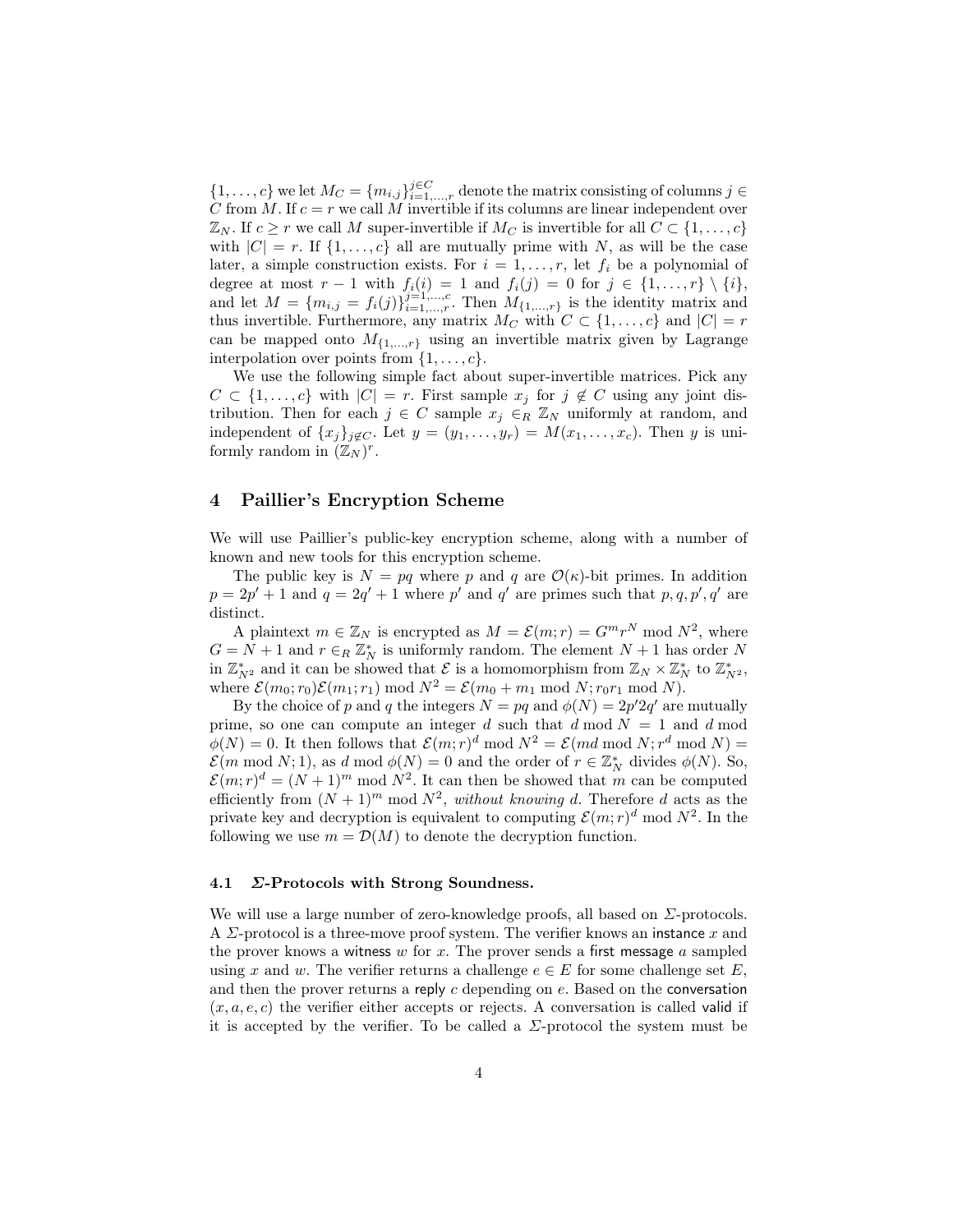complete and have the following two properties. Special soundness: Given two valid conversations  $(x, a, e, c)$  and  $(x, a, e', c')$  with the the same first message a and different challenges  $e \neq e'$  one can *efficiently* compute a witness w for x. Special honest-verifier zero-knowledge: Given any  $(x, e)$ , where x is a correct instance, meaning that there exists a witness for  $x$ , one can *efficiently* compute  $(a, c)$  such that the conversation  $(x, a, e, c)$  has a distribution statistically close to that generated by the protocol when run with instance  $x$  and challenge  $e$ , and the prover knowing a witness for  $x$ .

For any pair  $(x, a)$ , being an instance and a first message, we say that  $(e, c)$ is a valid pair if  $(x, a, e, c)$  is a valid conversation, and we call e a valid challenge for  $(x, a)$  if there exists a valid pair  $(e', c)$  for  $(x, a)$  with  $e' = e$ . It follows from the special soundness that a  $\Sigma$ -protocol has the following property: if x is an incorrect instance, meaning an instance which has no witness, then for any  $(x, a)$ there exists at most one valid challenge e. We introduce the notion of strong soundness for a  $\Sigma$ -protocol, by which we will mean that if x is an incorrect instance, then for all a for which there exists a valid challenge  $e$  for  $(x, a)$ , this (unique) challenge can be computed *efficiently* from  $(x, a)$ . We call a  $\Sigma$ -protocol with strong soundness a strong Σ-protocol.

As we will see later, a  $\Sigma$ -protocol with strong soundness can be turn into a zero-knowledge proof in a particularly simple manner, by letting  $e =$  $sig_{sk}(nonce)$  be a signature on some fresh value nonce.

*Proof of Plaintext Knowledge.* The first strong  $\Sigma$ -protocol is for proving plaintext knowledge. Normally a Paillier encryption is computed as  $A = G^{m}r^{N} \text{ mod } N^{2}$ . For generality, we need to consider the case where some other arbitrary element  $H \in \mathbb{Z}_{N^2}^*$  was used in place of G. I.e., the encryption has been computed as  $A = H^{m}r^{N}$  mod  $N^{2}$ . In this case m might be an arbitrary integer, but we assume that a public bound  $\ell$  is known such that  $m \leq 2^{\ell}$ .

#### Proof of plaintext knowledge

- 1. The verifier knows an instance  $x = (H, A)$  and the prover knows a witness  $w = (m, r)$  such that  $A = H^m r^N \text{ mod } N^2$ .
- 2. The prover samples  $n \in_R \mathbb{Z}_{2^{\ell+n}}$  and  $s \in_R \mathbb{Z}_N^*$ , computes  $B = H^n s^N \text{ mod } N^2$ and sends the first message  $a = B$ .
- 3. The verifier sends a challenge  $e \in \mathbb{Z}_{\text{Bound}}$ , where Bound is a lower bound on the primes  $p', q'.$
- 4. The prover computes  $z = em + n$  and  $t = r<sup>e</sup> s \mod N$  and sends the reply  $c = (z, t).$
- 5. The verifier accepts the conversation if  $H^*t^N \equiv_{N^2} A^e B$ .

If  $\ell \in \mathcal{O}(\kappa)$ , as will always be the case, the bit-length of a conversation is seen to be  $\mathcal{O}(\kappa)$ .

This proof is known to be a  $\Sigma$ -protocol (see e.g. [CDN01]). We argue that it also has strong soundness. For this we have to consider an incorrect instance  $x = (H, A)$ , where  $A = H^m r^N \mod N^2$  has no solution for  $(m, r)$ , and a first message  $a = B$  for which there exists  $(e, (z, t))$  such that  $H^z t^N \equiv_{N^2} A^e B$ . Then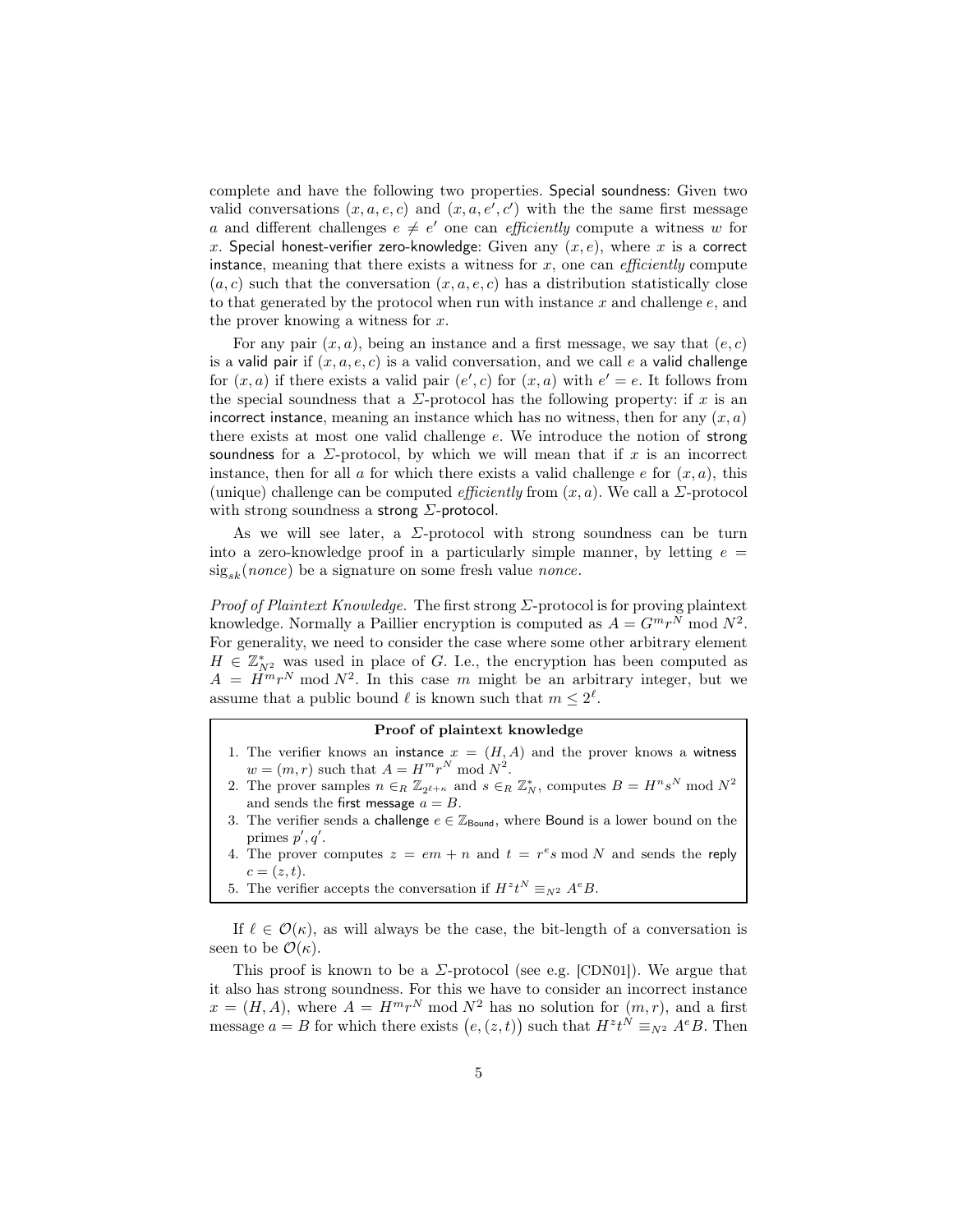we must show how to compute e efficiently from  $(x, a)$ . The algorithm for doing this uses the factorization  $(p, q)$  of N.

Since  $H, A \in \mathbb{Z}_{N^2}^*$ , they are ciphertexts and can be written as  $A = \mathcal{E}(m_A; r_A)$ and  $H = \mathcal{E}(m_H; r_H)$ . The equivalence  $A \equiv_{N^2} H^m r^N$  having no solution for  $(m, r)$  is then easily seen to be equivalent to  $\mathcal{E}(m_A; r_A) \equiv_{N^2} \mathcal{E}(m_H; r_H)^m \mathcal{E}(0; r)$ having no solution for  $(m, r)$ , which in turn is equivalent to  $\mathcal{E}(0, 1) \equiv_{N^2}$  $\mathcal{E}(m_H m - m_A \mod N; r_H^m r \bar{r}_A^{-1} \mod N)$  having no solution for  $(m, r)$ . Since setting  $r = r_H^{-m} r_A \mod N$  guarantees that  $1 = r_H^m r_A^{-1} \mod N$ , it follows that  $A \equiv_{N^2} H^m r^N$  having no solution for  $(m, r)$  is equivalent to  $m_H m \equiv_N m_A$ having no solution for  $m$ . This implies that there is a prime factor of  $N$ ,  $p$ say, such that  $m_H m \equiv_p m_A$  has no solution for m. From this it easily follows that  $m_A \neq_p 0$  and  $m_H \equiv_p 0$ . We assumed that  $H^z t^N \equiv_{N^2} A^e B$ . If we write  $B = \mathcal{E}(m_B; r_B)$ , then using arguments as those above it follows that  $zm_H \equiv_p em_A + m_B$ . From  $m_H \equiv_p 0$  it then follows that  $em_A \equiv_p -m_B$ , and from  $m_A \not\equiv_p 0$  it follows that  $e \equiv_p^{\bullet} - m_B m_A^{-1}$ . Since  $e <$  Bound  $\leq p$  we therefore have that  $e = -m_B m_A^{-1} \mod p$ . Since  $m_B = \mathcal{D}(B)$  and  $m_A = \mathcal{D}(A)$  can be computed efficiently from  $(x, a)$  given the factorization of N, it follows that  $e = -m_B m_A^{-1}$  mod p can be computed efficiently from  $(x, a)$  given the factorization of N. This establishes the strong soundness.

*Proof of Identical Encryptions.* The next strong  $\Sigma$ -protocol is for proving identical encryptions.

#### Proof of identical encryption

1. The verifier knows an instance  $x = (H_0, H_1, A_0, A_1)$  and the prover knows a witness  $w = (m, r_0, r_1)$  with  $A_0 = H_0^m r_0^N \bmod N^2$  and  $A_1 = H_1^m r_1^N \bmod N^2$ . 2. The prover samples  $n \in R \mathbb{Z}_{2^{\ell+n}}$  and  $s_0, s_1 \in R \mathbb{Z}_N^*$ , computes  $B_0 = H_0^n s_0^N$  mod  $N^2$  and  $B_1 = H_1^n s_1^N \bmod N^2$  and sends the first message  $a = (B_0, B_1)$ . 3. The verifier sends a challenge  $e \in \mathbb{Z}_{\mathsf{Bound}}$ . 4. The prover computes  $z = em + n$  and  $t_0 = r_0^e s_0 \text{ mod } N$  and  $t_1 = r_1^e s_1 \text{ mod } N$ , and sends the reply  $c = (z, t_0, t_1)$ . 5. The verifier accepts the proof if  $H_0^z t_0^N \equiv_{N^2} A_0^e B_0$  and  $H_1^z t_1^N \equiv_{N^2} A_1^e B_1$ .

The bit-length of a conversation is  $\mathcal{O}(\kappa)$  bits. Again the proof is known to be a Σ-protocol. The strong soundness can be argued using techniques very similar to those used for the proof of plaintext knowledge. In particular, if for a value  $(x, a) = ((H_0, H_1, A_0, A_1), (B_0, B_1))$  there does not exist  $(m, r_0, r_1)$  such that  $A_0 = H_0^m r_0^N \text{ mod } N^2$  and  $A_1 = H_1^m r_1^N \text{ mod } N^2$ , but still there exists a valid challenge e, then e can be computed efficiently given  $(x, a)$  and  $(p, q)$ .

#### 4.2 Homomorphic Conversations

Another notion that we use for efficiency purposes is that of homomorphic conversations. We look at the proof of identical encryption for an example.

Let  $x = (H_0, H_1, A_0, A_1)$  be an instance for the proof system. If the instance is correct there exists  $(m, r_0, r_1)$  such that  $A_0 = H_0^m r_0^N \text{ mod } N^2$ and  $A_1 = H_1^m r_1^N \mod N^2$ . Assume then that we have  $\ell$  correct instances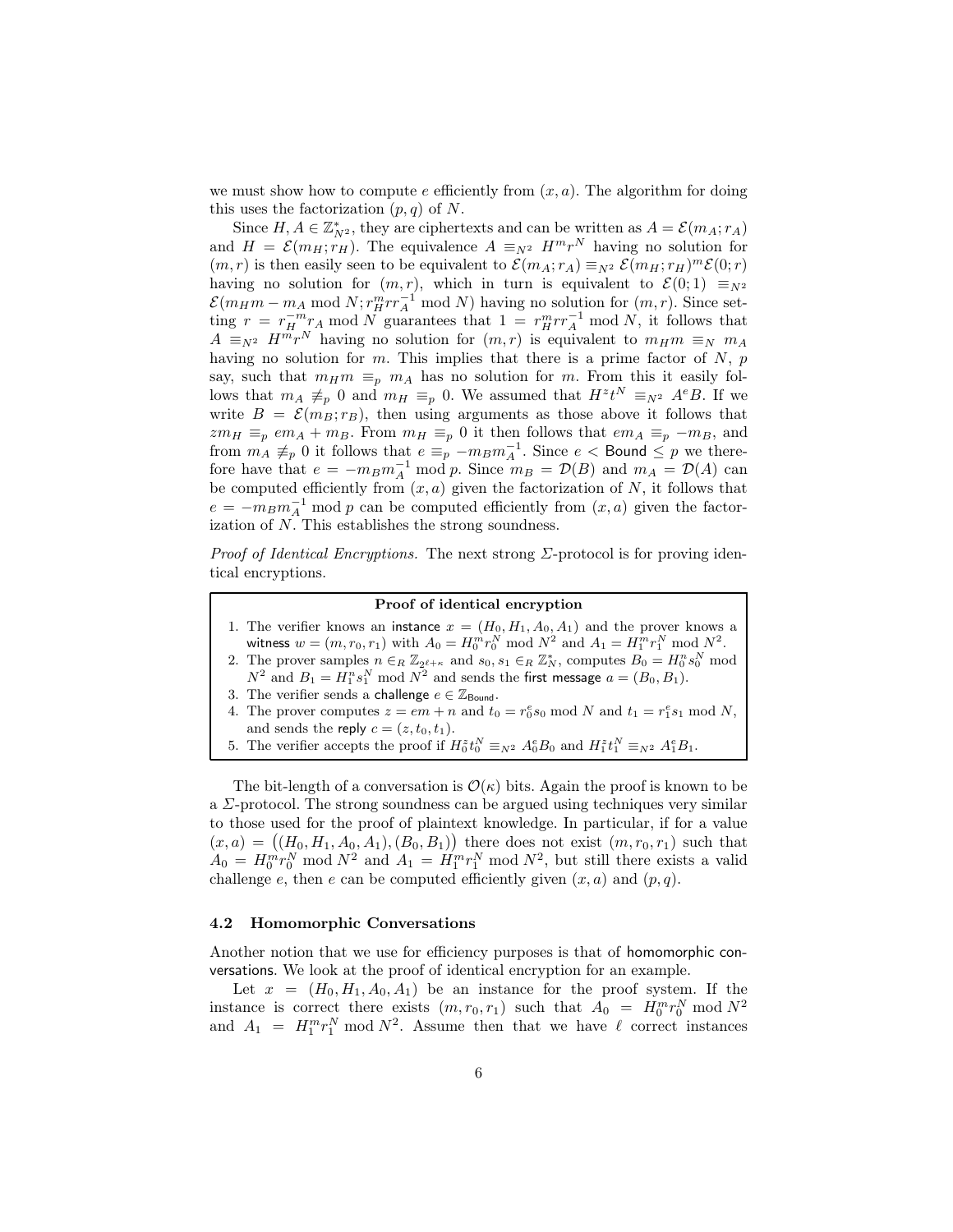$x^{(l)} = (H_0, H_1, A_0^{(l)}, A_1^{(l)})$  with witnesses  $(m^{(l)}, r_0^{(l)}, r_1^{(l)})$ . If we let  $A_0 =$  $\prod_{i=1}^{\ell} A_0^{(l)}$  mod  $N^2$  and  $A_1 = \prod_{i=1}^{\ell} A_1^{(l)}$  mod  $N^2$ , then  $(H_0, H_1, A_0, A_1)$  is again a correct instance, as it has the witness  $(m, r_0, r_1)$  with  $m = \sum_{i=1}^{\ell} m^{(l)}$ ,  $r_0 = \prod_{i=1}^{\ell} r_0^{(l)}$  mod N and  $r_1 = \prod_{i=1}^{\ell} r_1^{(l)}$  mod N. We call  $(H_0, H_1, A_0, A_1)$  the combined instance.

 $((H_0, H_1, A_0, A_1), (B_0, B_1), e, (z, t_0, t_1))$  is a valid conversation iff  $H_0^z t_0^N \equiv_{N^2}$ A similar property holds for valid conversations. A value  $(x, a, e, c)$  $A_0^e B_0$  and  $H_1^z t_1^N \equiv_{N^2} A_1^e B_1$ .

Assume now that we have  $\ell$  valid conversations  $(x^{(l)}, a^{(l)}, e, c^{(l)}) =$  $((H_0, H_1, A_0^{(l)}, A_1^{(l)}), (B_0^{(l)}, B_1^{(l)}), e, (z^{(l)}, t_0^{(l)}, t_1^{(l)})),$  with the same  $(H_0, H_1)$  and the same challenge e. Define  $A_0$  and  $A_1$  as above, and let  $B_0 =$  $\prod_{i=1}^{\ell} B_0^{(l)} \mod N^2$ ,  $B_1 = \prod_{i=1}^{\ell} B_1^{(l)} \mod N^2$ ,  $z = \sum_{l=1}^{\ell} z^{(l)}$ ,  $t_0 = \prod_{l=1}^{\ell} t_0^{(l)} \mod N^2$ N and  $t_1 = \prod_{l=1}^{\ell} t_1^{(l)} \mod N$ . Then it can be seen that  $(x, a, e, c)$  =  $((H_0, H_1, A_0, A_1), (B_0, B_1), e, (z, t_0, t_1))$  is again a valid conversation, now for the combined instance  $(H_0, H_1, A_0, A_1)$  computed above. We call  $(x, a, e, c)$  the combined conversation.

When combining instances and conversations in the following we will simply write  $a = \text{combine}(\{a_i\}_{i=1}^{\ell})$  and  $c = \text{combine}(\{c_i\}_{i=1}^{\ell})$  for the above way to compute the combined first message  $a$  and the combined reply  $c$ . We later use combined conversations for efficiency purposes. Note that the only value in  $(x, a, e, c) = ((H_0, H_1, A_0, A_1), (B_0, B_1), e, (z, t_0, t_1))$  which is larger than the corresponding value in a normal conversation is z, where  $z = \sum_{l=1}^{\ell} z^{(l)}$ . We will however only combine polynomially many proofs, so z will be an  $\mathcal{O}(\kappa)$ -bit value, even in combined proofs.

### 4.3 Distributed Decryption

We then sketch how the decryption function can be distributed. Recall that when  $M = \mathcal{E}(m; r) = G^m r^N \text{ mod } N^2$ , then  $M^d \text{ mod } N^2 = (N+1)^m \text{ mod } N^2$ , from which  $m$  can be computed efficiently without knowing  $d$ . Distributing the decryption function is therefore equivalent to distributing the function  $M \mapsto$  $M^d$  mod  $N^2$ , letting each  $P_i$  hold a share  $d_i$  of d.

The key distribution is done by a trusted server which generates N and  $d$  and hands  $N$  to all parties. It furthermore samples an integer secret sharing  $(d_1, \ldots, d_n)$  such that  $d = \sum_{i=1}^n d_i$  and hands  $d_i$  secretly to party  $P_i$ , for  $i = 1, \ldots, n$ . To distributedly decrypt a ciphertext  $M = \mathcal{E}(m; r)$ , each party  $P_i$ contributes with the decryption share  $M_i = M^{d_i} \bmod N^2$ . Then the parties compute  $M_0 = \prod_{i=1}^n M_i \mod N^2 = M^d \mod N^2$ . Since  $M^d = (N+1)^m \mod N^2$  all parties can now efficiently compute m from  $M_0$ . In the following we write this as  $m = \text{combine}(M_1, \ldots, M_n)$ . It can be showed [CDN01] that this distributed decryption protocol does not leak information about d, as the decryption shares  $M_i$  can be simulated given just M and m, without using the values  $d_i$ .

To add robustness to the protocol the actual encryption key distributed by the trusted server is of the form  $ek = (N, com_1, \ldots, com_n)$ , where  $com_i$  is a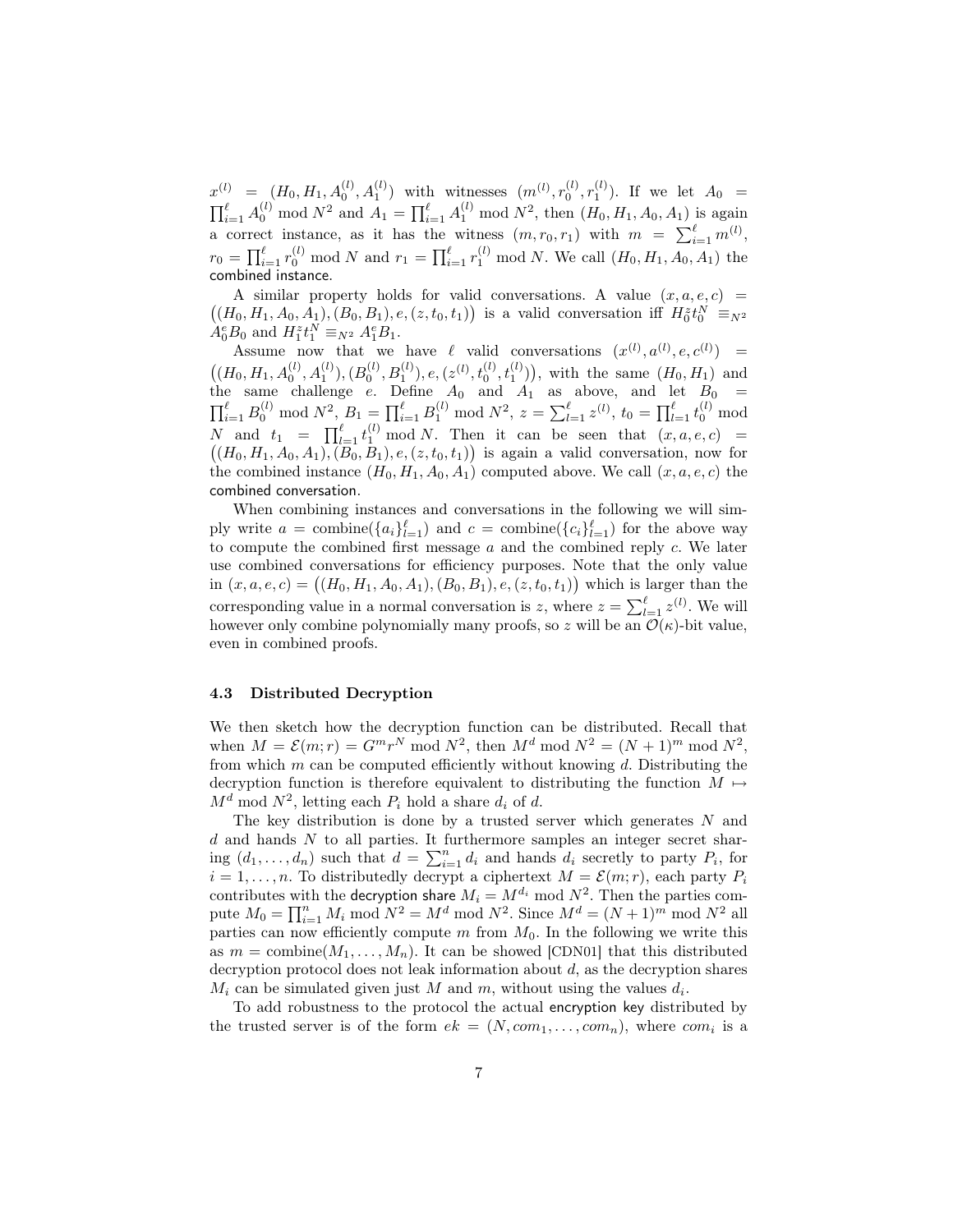commitment to  $d_i$ . Furthermore, the decryption key share given to  $P_i$  is of the form  $dk_i = (d_i, o_i)$ , where  $o_i$  is an opening of  $com_i$  to  $d_i$ . After sending the decryption share  $M_i = M^{d_i} \mod N^2$  the party  $P_i$  will then prove that  $com_i$ contains a commitment to a value  $d_i$  for which it holds that  $M_i = M^{d_i} \mod N^2$ . This guarantees that if all parties give acceptable proofs for their decryption share  $M_i$ , then  $m = \text{combine}(M_1, \ldots, M_n)$  is the plaintext of M, except with negligible probability.

The proof that  $com_i$  is a commitment to a value  $d_i$  such that  $M_i = M^{d_i}$  mod  $N^2$  we will call the proof of correct decryption share. The proof is done using a  $\Sigma$ -protocol. We denote the instance by  $x = (ek, M, M<sub>i</sub>)$  and we call a valid  $\text{conversion } \bigl((ek, M, M_i), a, e, c\bigr)$  a valid conversation for  $M_i$  being the decryption share of  $M$  from  $P_i.$  The details of this  $\Sigma\text{-protocol}$  have been removed from this extended abstract due to lack of space.

The Σ-protocol for proving correct decryption share has total bit-length  $\mathcal{O}(\kappa)$ . Furthermore, it has homomorphic conversations, in the following sense: Given *n* decryption shares  $M_1, \ldots, M_n$  along with a valid conversation  $((ek, M, M_i), a_i, e, c_i)$  for each  $M_i$  being the decryption share of M from  $P_i$ , it is possible to compute  $m = \text{combine}(M_1, \ldots, M_n), a = \text{combine}(a_1, \ldots, a_n)$ and  $c = \text{combine}(c_1, \ldots, c_n)$  such that  $((ek, M, m), a, e, c)$  is a valid conversation for a  $\Sigma$ -protocol for proving that m is the plaintext of M when ek is the public key. In addition, the  $\Sigma$ -protocol for proving that m is the plaintext of M has strong soundness in the following sense. Given  $(ek, M, m)$  where m is not the plaintext of  $M$  (when the  $N$  in  $ek$  is the encryption key) and given any first message a, if there exists a valid challenge e for  $((ek, M, m), a)$ , then this e can be computed efficiently from  $((ek, M, m), a)$  given the factorization of N.

# 5 Setup, Key-share Backup and Party Elimination

We use  $\mathcal{P}_{ori} = \{P_1, \ldots, P_n\}$  to denote the original party set which agreed on running the protocol. Before our MPC protocol is run we assume that the following key-distribution has been made. An encryption-key ek for Paillier's encryption scheme has been generated and made public, and  $P_i$  has been given a decryption key share  $dk_i$ , as described in Section 4. This means that the decryption key is shared with threshold  $n-1$ . A verification-key/signing-key pair  $(vk, sk)$  for a threshold signature scheme has been generated and sk is shared among  $\mathcal{P}_{ori}$ with threshold  $n-1$  and  $P_i$  holding  $sk_i$ . A verification-key/signing-key pair  $(vkzk, skzk)$  for a threshold signature scheme has been generated and  $skzk$  is shared among  $\mathcal{P}_{\text{ori}}$  with threshold  $t = \lfloor (n-1)/2 \rfloor$  and  $P_i$  holding skz $k_i$ . Finally an auxiliary string has been setup as described in [Dam00] to allow transforming all  $\Sigma$ -protocols into concurrent zero-knowledge proofs.<sup>3</sup>

Because the decryption key dk and the signing key  $sk$  are shared with threshold  $n-1$  among the parties in  $\mathcal{P}_{ori}$  one corrupted party can halt the protocol. To

<sup>&</sup>lt;sup>3</sup> The proofs of identical encryption and correct decryption share, with strong soundness, will not be made zero-knowledge using [Dam00], but by challenging with a signature, as described in Section 6.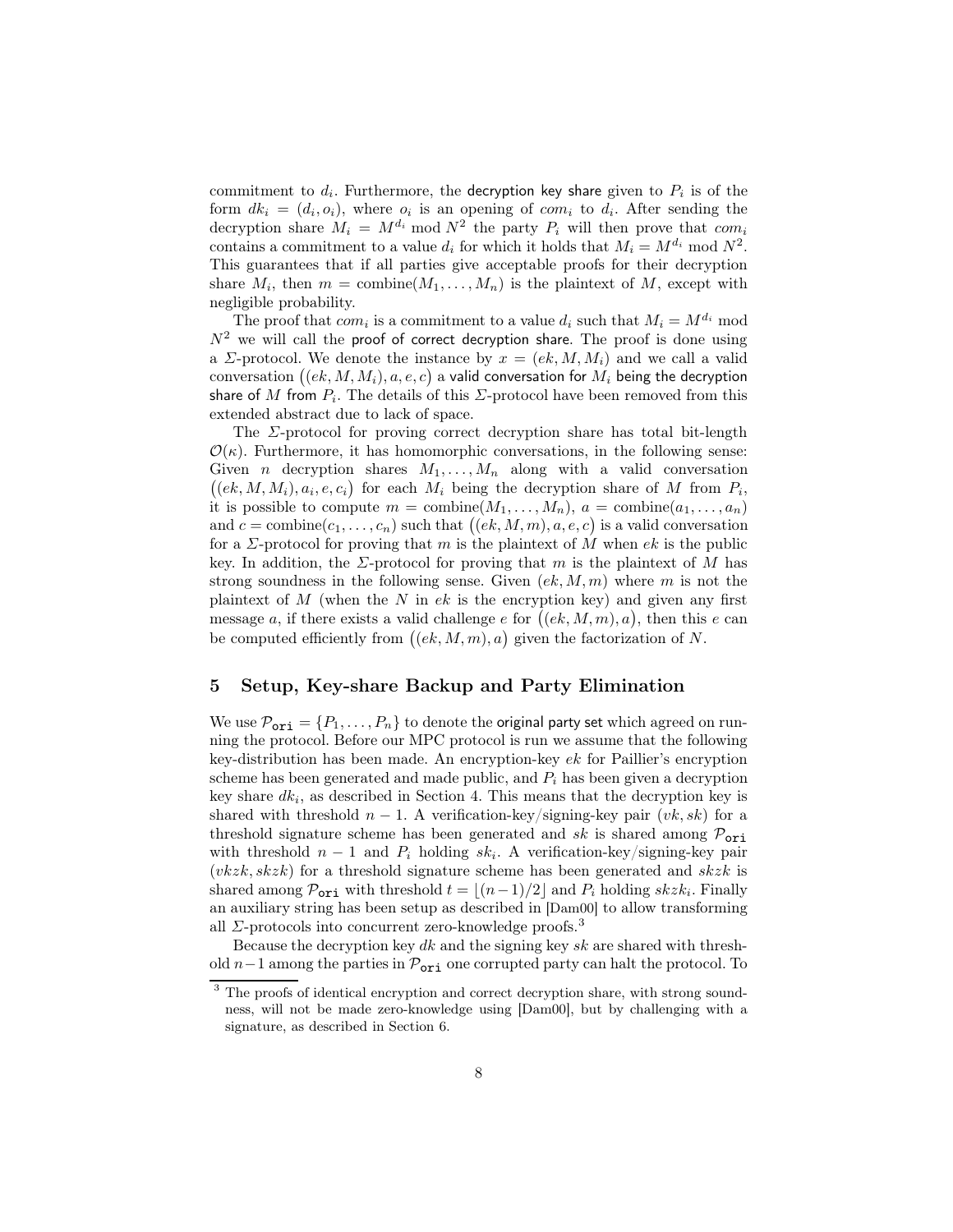deal with this issue we use the technique of key-share backup by Rabin [Rab98]. As part of the protocol setup, the key shares  $sk_i$  and  $dk_i$  of each  $P_i \in \mathcal{P}_{ori}$  are verifiably secret shared among the parties in  $\mathcal{P}_{ori}$ , with threshold  $t = \lfloor (n-1)/2 \rfloor$ . The parties then hold an active party set, originally  $P_{\text{act}} = P_{\text{ori}}$ . Then, whenever some protocol fails, the parties will run a detection protocol, DETECT-ELIMINATE, where all parties in  $\mathcal{P}_{ori}$  end up agreeing on a subset  $D \subset \mathcal{P}_{act}$  that can be thought of as the active parties causing the failure. Then each  $P_i \in \mathcal{P}_{\text{ori}}$  will for each  $P_j \in D$  send its shares of  $dk_j$  and  $sk_j$  to all parties, and all parties reconstruct  $dk_j$  and  $sk_j$ . Then the parties set  $\mathcal{P}_{\text{act}} := \mathcal{P}_{\text{act}} \setminus D$ . This ensures that all parties at all times hold  $dk_j$  and  $sk_j$  for all eliminated parties  $P_j \in \mathcal{P}_{ori} \setminus \mathcal{P}_{act}$ .

As opposed to [Rab98] our detection protocol will not detect only corrupted parties. Our detection protocol will however guarantee that there are at least as many corrupted parties as honest parties in the detected set D. Therefore  $\mathcal{P}_{\text{act}}$ will continue to have honest majority. This is an idea from the party elimination framework from [HMP00, HM01].

# 6 Some Sub-Protocols

### 6.1 Transferable Zero-Knowledge Proofs

We need a protocol TRANS-ZK for a party  $P_i$  to give a short transferable zeroknowledge proof. We assume that there exists a two-party protocol for a prover  $P_i$  to prove some instance x using a witness w, and we assume that the protocol is zero-knowledge when run concurrently. Such protocols exists for all the problems that we need to prove in zero-knowledge later, as we based all proofs on Σ-protocols which can be made concurrent zero-knowledge using [Dam00]. The protocol TRANS-ZK uses the threshold signature scheme  $(vkzk, skzk)$  with threshold  $t = \lfloor (n - 1)/2 \rfloor$ .

## trans-zk

- 1.  $P_i \in \mathcal{P}_{\text{ori}}$  has input  $(sid, P_i, x, w)$ , where  $sid \in \{0, 1\}^{\kappa}$  is a unique session identifier,  $x$  is an instance for some proof system and  $w$  is a witness for  $x$ . Each  $P_j \in \mathcal{P}_{\text{ori}} \setminus \{P_i\}$  has input  $(sid, P_i)$ .
- 2.  $P_i$ : Send  $(sid, x)$  to each  $P_j \in \mathcal{P}_{\text{ori}}$  and use the witness w to run the two-party zero-knowledge proof for x with each  $P_i$ .
- 3. Each  $P_j \in \mathcal{P}_{\text{ori}}$ : If  $P_i$  sends a value x and gives an accepting zero-knowledge proof for x, then send  $\sigma_j = \text{sig}_{skzk_j}(sid, i, x)$  to  $P_i$ .
- 4.  $P_i$ : Collect  $t+1$  valid signature shares  $\sigma_j$  on  $(sid, i, x)$  and compute a signature  $\sigma = \text{combine}(\{\sigma_i\}_i)$  on  $(sid, i, x)$ . Then output  $proof(sid, i, x) = (sid, \sigma)$ .

<sup>a</sup> Here, and for the rest of the paper, whenever a party sends a signature share under  $sk_j$  or  $skzk_j$  it will give a zero-knowledge proof of correctness to the recipient, and we will not mentioning this explicitly from now on.

The value  $proof(sid, i, x)$  is then the transferable proof. If  $ver_{vkk}((sid, i, x), \sigma) = 1$ , then any  $P_j \in \mathcal{P}_{ori}$  will accept  $(sid, \sigma)$  as evidence that x was proved by  $P_i$  in session sid. The proof is clearly zero-knowledge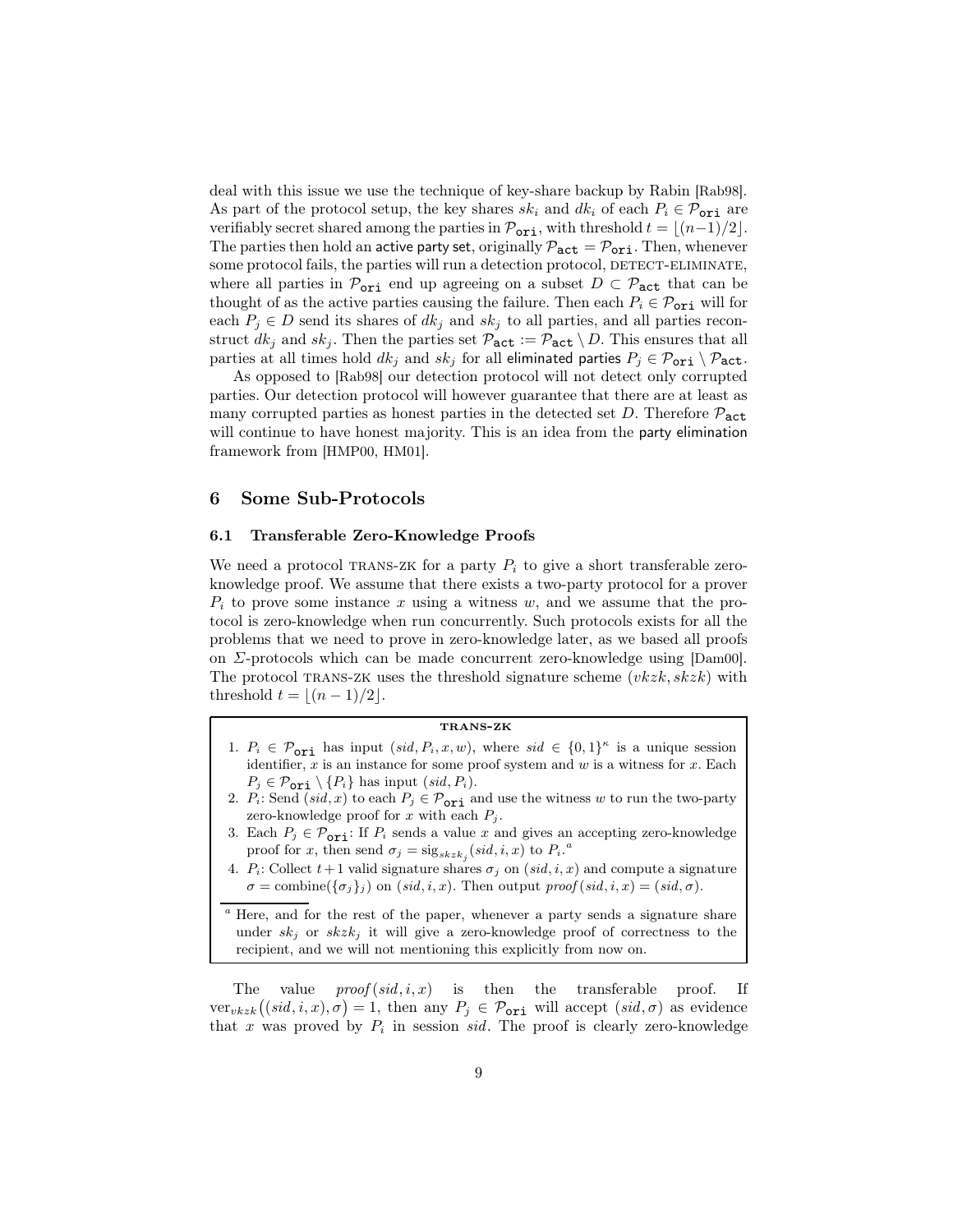when the underlying zero-knowledge proof is concurrent zero-knowledge. As for soundness, a party  $P_i$  can only construct a valid transferable proof  $proof(sid, i, x)$  by obtaining  $t + 1$  signature shares on  $(sid, i, x)$ . Since we have assumed that at most a minority of the parties in  $\mathcal{P}_{ori}$  are corrupted, it follows that a corrupted prover  $P_i$  must give an accepting proof for x to at least one honest party to construct a valid transferable proof  $proof(sid, i, x)$ . This guarantees the soundness. Since  $t = |(n - 1)/2|$  and we have assumed that a majority of the parties in  $\mathcal{P}_{ori}$  are honest, an honest prover will always receive  $t + 1$  signature shares on  $(sid, i, x)$ . This guarantees the completeness of the proof system.

For all the proof systems that we use, the communication complexity of one proof is  $\mathcal{O}(\kappa)$ . Therefore the total communication complexity of one run of TRANS-ZK is  $\mathcal{O}(n\kappa)$ , and proofs  $(sid, \sigma)$  have length  $\mathcal{O}(\kappa)$ .

### 6.2 King-Fail-Detect Protocols

The rest of our sub-protocols will be so-called King-Fail-Detect (KFD) protocols, where all parties have inputs, only active parties have outputs and a designated active party  $P_{\text{king}} \in \mathcal{P}_{\text{act}}$  acts as King. Each party  $P_i \in \mathcal{P}_{\text{ori}}$  has some input  $(sid, P_{\text{king}}, x_i)$ , where sid is a unique session identifier.<sup>4</sup> The output of each active party  $P_i \in \mathcal{P}_{\texttt{act}}$  will be some value  $(sid, s_i, y_i)$ , where  $s_i \in \{\texttt{ok!, failed!}\}$ is a termination status. If  $s_i = \alpha k!$  for all honest  $P_i \in \mathcal{P}_{\text{act}}$ , then we say that the session succeeded. In that case the values  $y_i$  constitute the outputs of the protocol. Otherwise, we say that the session failed. If an honest  $P_i \in \mathcal{P}_{act}$  has output  $s_i = \texttt{failed!},$  then  $y_i = P_j$  for some  $P_j \in \mathcal{P}_{\texttt{act}}$ , meaning that  $P_i$  accuses  $P_i$  of being corrupted. In words: A KFD protocol is said to fail if some honest, active party considers it failed, and if a KFD protocol fails, then at least one honest active party will accuse some active party of causing the failure.

We put some restrictions on what accusations are allowed by the honest parties. Specifically we require that a KFD protocol has the following two properties. King Awareness: When  $P_{\texttt{king}}$  is honest and at least one honest party  $P_i \in \mathcal{P}_{\texttt{act}}$ outputs  $s_i$  = failed! and  $y_i = P_{\text{king}}$ , then  $P_{\text{king}}$  outputs  $s_{\text{king}}$  = failed!. Sound Detection: If  $P_{\text{king}}$  has outputs  $s_{\text{king}} = \text{failed!}$  and  $y_{\text{king}} = P_j \in \mathcal{P}_{\text{act}}$ , then  $P_j$  is corrupted, and if some honest  $P_i \in \mathcal{P}_{act} \setminus \{P_{\text{king}}\}$  has outputs  $s_i = \texttt{failed!}$  and  $y_i = P_j \in \mathcal{P}_{\texttt{act}} \setminus \{P_{\texttt{king}}\}$ , then  $P_j$  is corrupted. In words: No honest party accuses another honest party, except maybe the King. And, if some honest party accuses an honest King, then the King will in turn accuse some corrupted party.

After a KFD protocol the below protocol DETECT-ELIMINATE will sometimes be run to detect failing parties and eliminate them. The protocol uses the threshold signature scheme  $(vk, sk)$  with threshold  $n - 1$ .

In Step 2 in DETECT-ELIMINATE  $P_{\text{king}}$  is instructed to compute a signature σ on (sid, ok!) when it received correct signature shares  $\sigma_i = sig_{sk_i}(sid, ok!)$ 

<sup>&</sup>lt;sup>4</sup> Typically the eliminated parties  $P_i \in \mathcal{P}_{ori} \setminus \mathcal{P}_{act}$  have no input  $x_i$ , but in some case they do.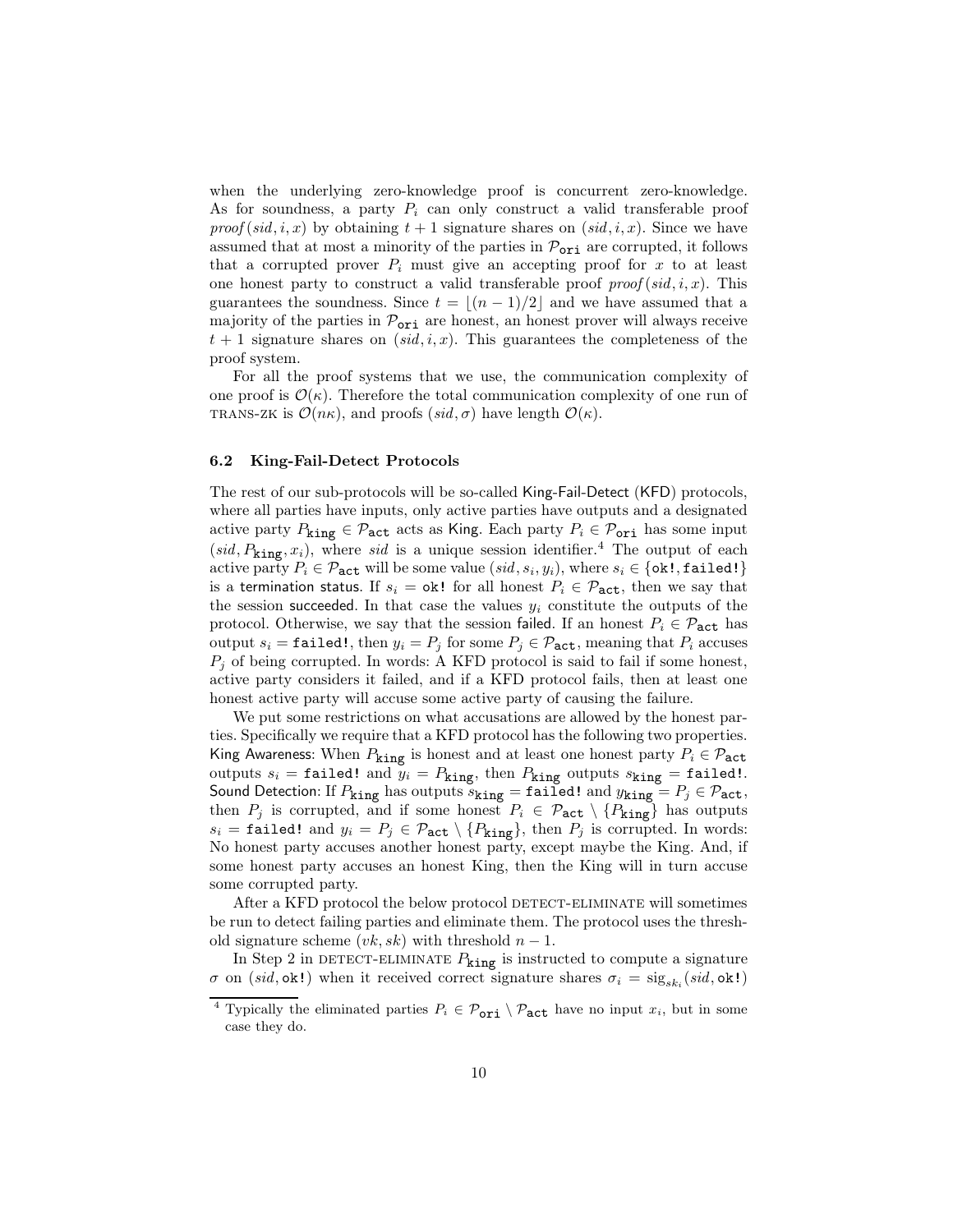### detect-eliminate

- 1. Each  $P_i \in \mathcal{P}_{\texttt{act}}$ : If  $s_i = \texttt{ok}!$ , then send  $\sigma_i = \text{sig}_{sk_i}(sid, \texttt{ok}!)$  to  $P_{\texttt{king}}$ .
- 2.  $P_{\text{king}}$ : If  $s_{\text{king}} = \text{failed!},$  then BROADCAST (corrupt!,  $y_{\text{king}}$ ) to  $\overline{P_{\text{ori}}}$ . Otherwise, if some  $P_i \in \mathcal{P}_{\text{act}}$  did not send  $\sigma_i = \text{sig}_{sk_i}(sid, \text{ok}!)$ , then broadcast (complained!,  $P_i$ ) to  $\mathcal{P}_{ori}$ , for one of these parties. Otherwise, compute a signature  $\sigma$  on (sid, ok!) and broadcast  $\sigma$  to  $\mathcal{P}_{ori}$ .
- 3. Each  $P_i \in \mathcal{P}_{\text{act}}$ : If  $P_{\text{king}}$  broadcast (complained!,  $P_i$ ), then BROADCAST  $(s_i, y_i)$  to  $\mathcal{P}_{\text{ori}}$ .
- 4. Each  $P_k \in \mathcal{P}_{\text{ori}}$ : If  $P_{\text{king}}$  broadcast (corrupt!,  $P_j$ ) with  $P_j \in \mathcal{P}_{\text{act}}$ , then let  $D = {P_{\text{king}}, P_j}$ . If  $P_{\text{king}}$  broadcast (complained!,  $P_i$ ) and  $P_i$  did not broadcast  $s_i = \text{failed!}$  and  $y_i = P_j \in \mathcal{P}_{\text{act}}$ , then let  $D = \{P_{\text{king}}, P_i\}$ . If  $P_{\text{king}}$  broadcast (complained!,  $P_i$ ) and  $P_i$  broadcast  $s_i = \texttt{failed!}$  and  $y_i \in$ Pact, then let  $D = \{P_i, y_i\}$ . If  $P_{\text{king}}$  broadcast  $\sigma = \text{sig}_{sk}(sid, \text{ok}!)$ , then let  $D = \emptyset$ . Otherwise, let  $D = \{P_{\text{king}}\}.$
- 5. Each  $P_k \in \mathcal{P}_{\text{ori}}$ : Let  $\mathcal{P}_{\text{act}} := \mathcal{P}_{\text{act}} \setminus D$ , and for each  $P_i \in D$ , reconstruct the key shares  $dk_i, sk_i$ .

from all  $P_i \in \mathcal{P}_{\text{act}}$ . This is possible as  $P_{\text{king}}$  knows  $sk_i$  for all  $P_i \notin \mathcal{P}_{\text{act}}$ , as these were reconstructed in Step 5 in earlier runs of DETECT-ELIMINATE.<sup>5</sup>

Note that if any honest  $P_i \in \mathcal{P}_{act}$  has  $s_i = \text{failed!},$  then  $D \neq \emptyset$ , and note that King Awareness and Sound Detection guarantee that there are always at least as many corrupted parties as honest parties in D. So, if the session fails, at least one corrupted party is eliminated, and  $P_{\text{act}}$  will keep having honest majority. One run of DETECT-ELIMINATE can be seen to have communication complexity  $\mathcal{O}(n\kappa + \mathcal{BC}) = \mathcal{O}(\mathcal{BC})$ .

# 6.3 KFD Signing

We use the below KFD protocol for signing under sk. It is straight-forward to verify that this is a KFD protocol, with King Awareness and Sound Detection. When the protocol succeeds it is clear that all parties received a signature  $\sigma$  on (sid,  $m_{\text{king}}$ ). Since sk is shared with threshold  $n-1$  and sid is used only once, it is clear that at most one value  $(sid, m)$  is signed for each sid. The communication complexity is  $\mathcal{O}(n\kappa)$ .

#### kfd-sign

- 1. Each  $P_i \in \mathcal{P}_{\text{act}}$  has input  $(side, P_{\text{king}}, m_i)$  for  $P_{\text{king}} \in \mathcal{P}_{\text{act}}$ , and if  $P_{\text{king}}$  is honest, then  $m_i = m_{\text{king}}$  for all honest  $P_i \in \mathcal{P}_{\text{act}}$ .
- 2. Each  $P_i \in \mathcal{P}_{\text{act}}$ : Send  $\sigma_i = \text{sig}_{sk_i}(sid, m_i)$  to  $P_{\text{king}}$ .
- 3.  $P_{\text{king}}$ : If some  $P_i \in \mathcal{P}_{\text{act}}$  did not send a valid  $\sigma_i$ , then output  $(side, \texttt{failed1}, P_i)$ . Otherwise, compute  $\sigma_i = \text{sig}_{sk_i}(sid, m_{\texttt{king}})$  for  $P_i \in \mathcal{P}_{\texttt{ori}} \setminus \mathcal{P}_{\texttt{obj}}$  $\mathcal{P}_{\text{act}}$ , compute  $\sigma = \text{combine}(\sigma_1, \ldots, \sigma_n)$ , and send  $\sigma$  to all parties in  $\mathcal{P}_{\text{act}}$ .
- 4. Each  $P_i \in \mathcal{P}_{\texttt{act}}$ : If receiving  $\sigma$  such that  $ver_{vk}((sid, m_i), \sigma) = 1$ , then output  $\big(\textit{sid}, \textsf{okl}, (m_i, \sigma)\big)$ . Otherwise, output  $(\textit{sid}, \texttt{failed!,} P_{\texttt{king}}).$

<sup>&</sup>lt;sup>5</sup> Only DETECT-ELIMINATE will change the value of  $P_{\text{act}}$ .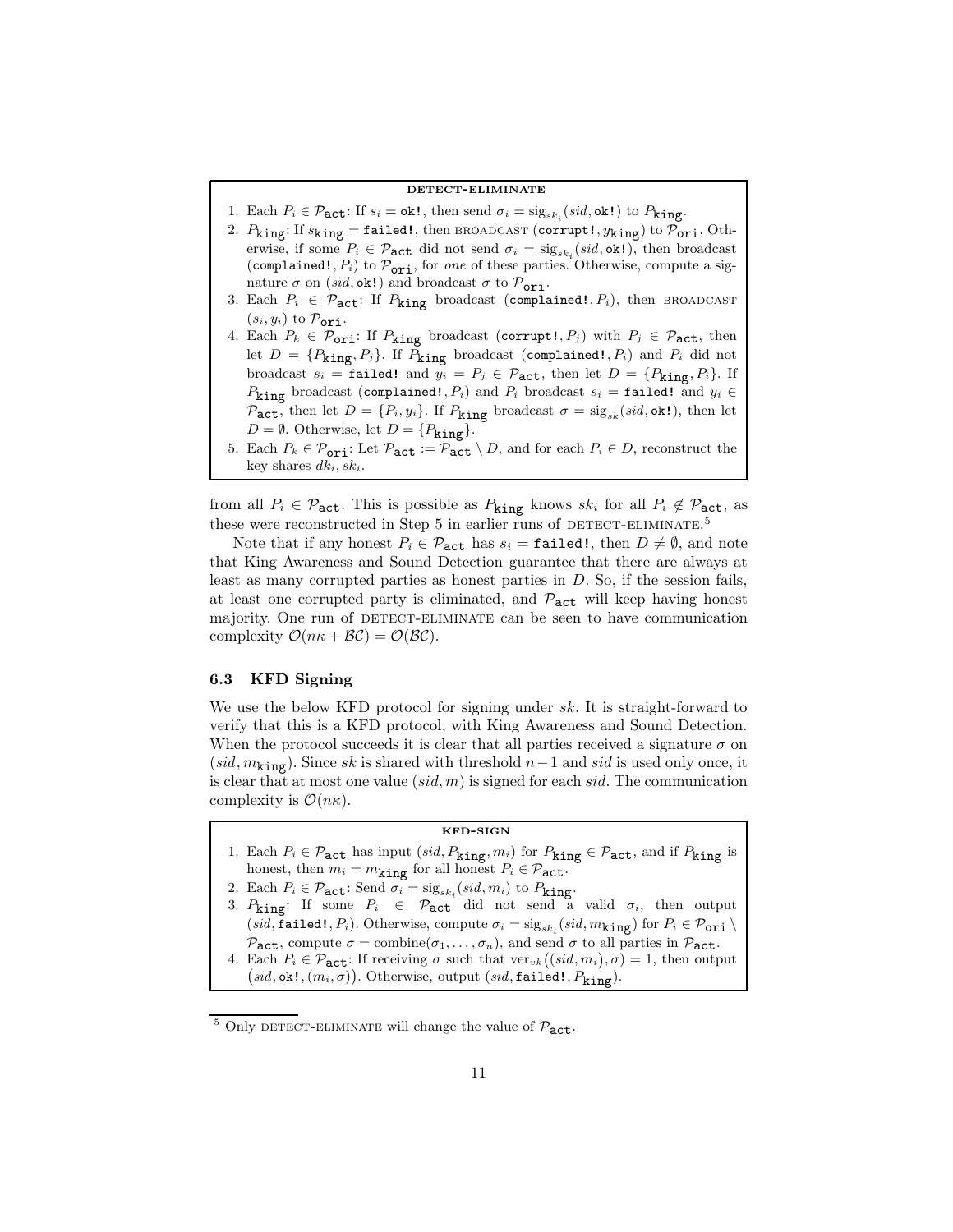#### 6.4 KFD Broadcast

We use the KFD protocol KFD-BROADCAST for broadcasting values. A party  $P_i \in \mathcal{P}_{\text{ori}}$  has a message m which should be sent to all active parties. If m is an instance of some proof system, then the party  $P_i$  also has a witness w for m which allows  $P_i$  to give a zero-knowledge proof for m. In that case the broadcast only succeeds if  $P_j$  can give a proof of m. If the proof fails, the output is some dummy value D.

### kfd-broadcast

- 1. Some  $P_j \in \mathcal{P}_{\text{ori}}$  has input  $(side, P_{\text{king}}, P_j, m, w, D)$  for  $P_{\text{king}} \in \mathcal{P}_{\text{act}}$ , and each  $P_i \in \mathcal{P}_{\texttt{act}} \setminus \{P_j\}$  has input  $(side, P_{\texttt{king}}, P_j, D)$ .
- 2.  $P_j$ : Run TRANS-ZK(sid,  $P_j$ , m, w) to get proof (sid, j, m). The other parties have input  $(sid, P_i)$ .
- 3.  $P_j$ : Send  $(sid, m, proof(sid, j, m))$  to each  $P_i \in \mathcal{P}_{\texttt{act}}$ .
- 4. Each  $P_i \in \mathcal{P}_{\text{act}}$ : If receiving  $(\text{sid}, m', \text{proof}(\text{sid}, j, m'))$  from  $P_j$ , then send it to  $P_{\text{king}}$ .
- 5.  $P_{\text{king}}$ : If receiving any  $(sid, m', proof(sid, j, m'))$  from any  $P_i \in \mathcal{P}_{\text{act}}$ , then pick one of them,  $(\textit{sid}, m, \textit{proof}(\textit{sid}, j, m)),$  and send it to each  $P_i \in \mathcal{P}_{\texttt{act}}$ .
- 6. Each  $P_i \in \mathcal{P}_{\text{act}}$ : If  $(sid, m', proof(sid, j, m'))$  was sent to  $P_{\text{king}}$  in Step 4, but  $P_{\text{king}}$  did not return any  $(sid, m, proof(sid, j, m))$  in Step 5, then output  $(sid, \mathtt{failed}, P_{\mathtt{king}})$ . Otherwise, run KFD-SIGN( $sid, P_{\mathtt{king}}, m_i$ ) (with  $P_{\text{king}}$  as King)<sup>a</sup>, where  $m_i$  is determined as follows. If  $P_{\text{king}}$  sent  $(sid, m, proof(sid, j, m))$ , then  $m_i = m$ , and otherwise  $m_i = D$ .
- 7. Each  $P_i \in \mathcal{P}_{\text{act}}$ : If KFD-SIGN outputs ok!, then output  $(sid, \text{ok}!, m_i)$ . Otherwise, output  $(sid, \texttt{failed!, } P_{\texttt{king}})$ .

<sup>a</sup> For the rest of the paper, when a KFD protocol runs another KFD protocol, it calls it with its own King, and we do not mention this explicitly.

It is easy to verify that KFD-BROADCAST is a KFD protocol. Assume then that the protocol succeeds. In that case KFD-SIGN terminated without failure, so all honest  $P_i \in \mathcal{P}_{\text{act}}$  had the same input  $m_i$ . Therefore all honest  $P_i \in \mathcal{P}_{\text{act}}$ output the same  $m_i$ . It is easy to see that if in addition  $P_j$  is honest, then  $m_i = m$ , were m is the input of  $P_j$ . Finally, observe that if  $P_j$  cannot prove m, then the output of all honest  $P_i \in \mathcal{P}_{\text{act}}$  will be the dummy value D. Let  $\ell = |m|$ . If  $\ell \geq \kappa$ , the communication complexity is seen to be  $\mathcal{O}(n\ell)$ .

#### 6.5 KFD Promote

The following KFD sub-protocol allows to promote a vector  $x_0, \ldots, x_{\ell-1}$  of  $\kappa$ -bit values, known only by active parties, to all parties. This can be done with communication complexity  $\mathcal{O}(n\ell\kappa + n^2\kappa) = \mathcal{O}(n\ell\kappa + \mathcal{BC})$  following an idea of [FH06].

### 6.6 KFD Decryption

The KFD sub-protocol KFD-DECRYPT allows to decrypt an agreed ciphertext  $M$ toward all active parties. The decryption is performed through a King  $P_{\text{king}}$ . The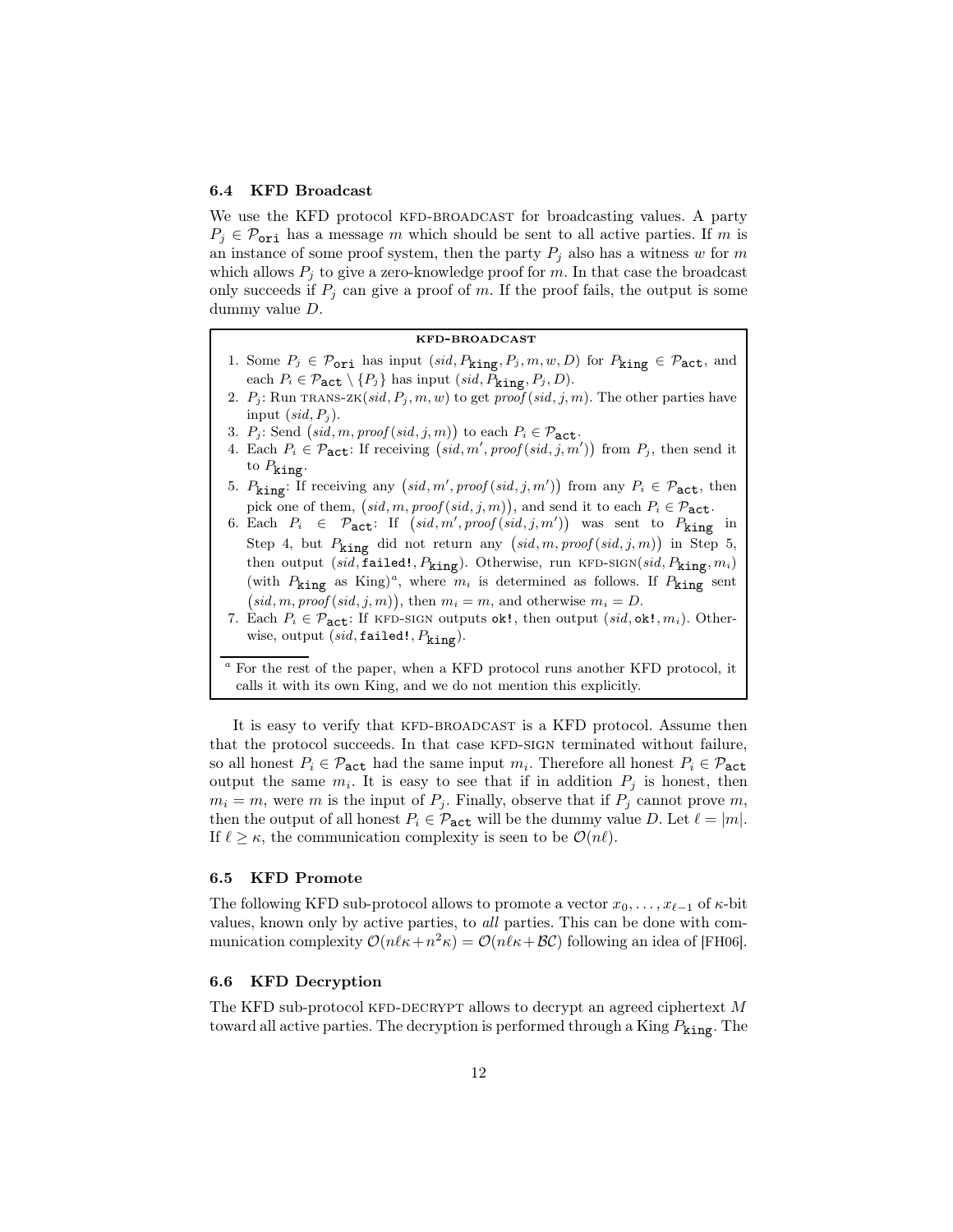#### kfd-promote

- 1. Each  $P_i \in \mathcal{P}_{\text{act}}$  has input  $(sid, P_{\text{king}}, (x_0, \ldots, x_{\ell-1}))$  and each  $P_j \in \mathcal{P}_{\text{ori}} \setminus \mathcal{P}_{\text{if}}$  $P_{\text{act}}$  has input  $(side, P_{\text{king}}, \ell)$ .
- 2. Each  $P_j \in \mathcal{P}_{\textbf{ori}}$ : Let  $f(z) = \sum_{l=0}^{\ell-1} x_l z^l$  be the polynomial constituted of the coefficients  $x_l$ , and let  $\vec{m}_i$  be the vector with the *i*th block of  $2\lceil \ell/|\mathcal{P}_{\texttt{act}}|\rceil$  values on  $f(z)$ , i.e.,  $\vec{m}_i = (f(i \cdot 2\lceil \ell/\lvert \mathcal{P}_{\texttt{act}} \rvert \rceil), \ldots, f((i+1) \cdot 2\lceil \ell/\lvert \mathcal{P}_{\texttt{act}} \rvert \rceil - 1)).$
- 3. Each  $P_j \in \mathcal{P}_{\text{act}}$ : Invoke KFD-SIGN, to compute signatures  $\sigma_i$  on  $\vec{m}_i$  for every  $P_i \in \mathcal{P}_{\texttt{act}}$ .
- 4. Each  $P_i \in \mathcal{P}_{\texttt{act}}$ : Send  $(\vec{m}_i, \sigma_i)$  to every  $P_j \in \mathcal{P}_{\texttt{ori}} \setminus \mathcal{P}_{\texttt{act}}$ .
- 5. Each  $P_j \in \mathcal{P}_{ori} \setminus \mathcal{P}_{act}$ : Accept those vectors  $\vec{m}_i$  with good signature  $\sigma_i$ , and uses them to interpolate  $f(z)$  and compute  $(x_0, \ldots, x_{\ell-1})$ .

protocol assumes that the parties in  $\mathcal{P}_{\text{act}}$  agree on M, and does not guarantee that all active parties receive the decryption  $m$  (this will be detected in DETECT- $E_L$  ELIMINATE), but it guarantees that no party outputs a wrong decryption  $m$ . The protocol uses the homomorphic proofs for correct decryption share.

### kfd-decrypt

- 1. Each  $P_i \in \mathcal{P}_{\text{act}}$  has input  $(side, P_{\text{king}}, ek, M, dk_i)$ .
- 2. Each  $P_i \in \mathcal{P}_{\text{act}}$ : Compute decryption share  $M_i = \mathcal{D}_{dk_i}(M)$  and send  $M_i$ to  $P_{\text{king}}$ , along with the first message  $a_i$  in a proof that  $M_i$  is the correct decryption share from  $P_i$ .
- 3.  $P_{\text{king}}$ : For  $P_i \in \mathcal{P}_{\text{ori}} \setminus \mathcal{P}_{\text{act}}$ , use  $dk_i$  to compute  $M_i = \mathcal{D}_{dk_i}(M)$  and the first message  $a_i$  in a proof that  $M_i$  is the correct decryption share from  $P_i$ . Compute  $m = \text{combine}(M_1, \ldots, M_n)$  and  $a = \text{combine}(a_1, \ldots, a_n)$  and KFD-BROADCAST  $(m, a)$  to each  $P_i \in \mathcal{P}_{\text{act}}$ .
- 4. Each  $P_i \in \mathcal{P}_{\text{act}}$ : Run KFD-SIGN on  $(sid)$  to receive  $e = sig_{sk}(sid)$ .
- 5. Each  $P_i \in \mathcal{P}_{\text{act}}$ : Using e as challenge, compute the reply  $c_i$  for the proof begun in Step 2. Send  $c_i$  to  $P_{\text{king}}$ .
- 6.  $P_{\text{king}}$ : If for some  $P_i \in \mathcal{P}_{\text{act}}$  the value  $((ek, M, M_i), a_i, e, c_i)$  is not a valid conversation for  $M_i$  being the decryption share of M from  $P_i$ , then output (sid, failed!,  $P_i$ ). Otherwise, for each  $P_i \in \mathcal{P}_{ori} \setminus \mathcal{P}_{act}$ , use  $dk_i$  to compute the reply  $c_i$  of the proof begun in Step 3, using  $e$  as challenge. Then compute  $c = \text{combine}(c_1, \ldots, c_n)$  and send c to all parties.
- 7. Each  $P_i \in \mathcal{P}_{\texttt{act}}$ : If  $((ek, M, m), a, e, c)$  is not a valid conversation for m being the plaintext of  $M$ , then output (sid, failed!,  $P_{\text{king}}$ ). Otherwise, output  $(sid, ok!, m).$

The protocol is a KFD protocol, with King Detection and Sound Detection: If any KFD sub-protocol fails, the parties adopt the accusation from the first one to fail. If all KFD sub-protocols succeed, but some party  $P_i \in \mathcal{P}_{\text{act}}$  does not give a valid conversation  $((ek, M, M_i), a_i, e, c_i)$ , then  $P_{\text{king}}$  outputs  $(side, \texttt{failed!,} P_i)$ . Otherwise,  $P_{\text{king}}$  will, by the homomorphic-conversations property, always compute a valid conversation  $((ek, M, m), a, e, c)$  for m being the plaintext of M. Therefore no honest party will output  $(sid, \texttt{failed!, } P_{\texttt{king}})$ .

We then consider the correctness of the protocol, by which we mean that no honest party outputs  $(sid, m)$  with  $m \neq \mathcal{D}(M)$ . Assume for the sake of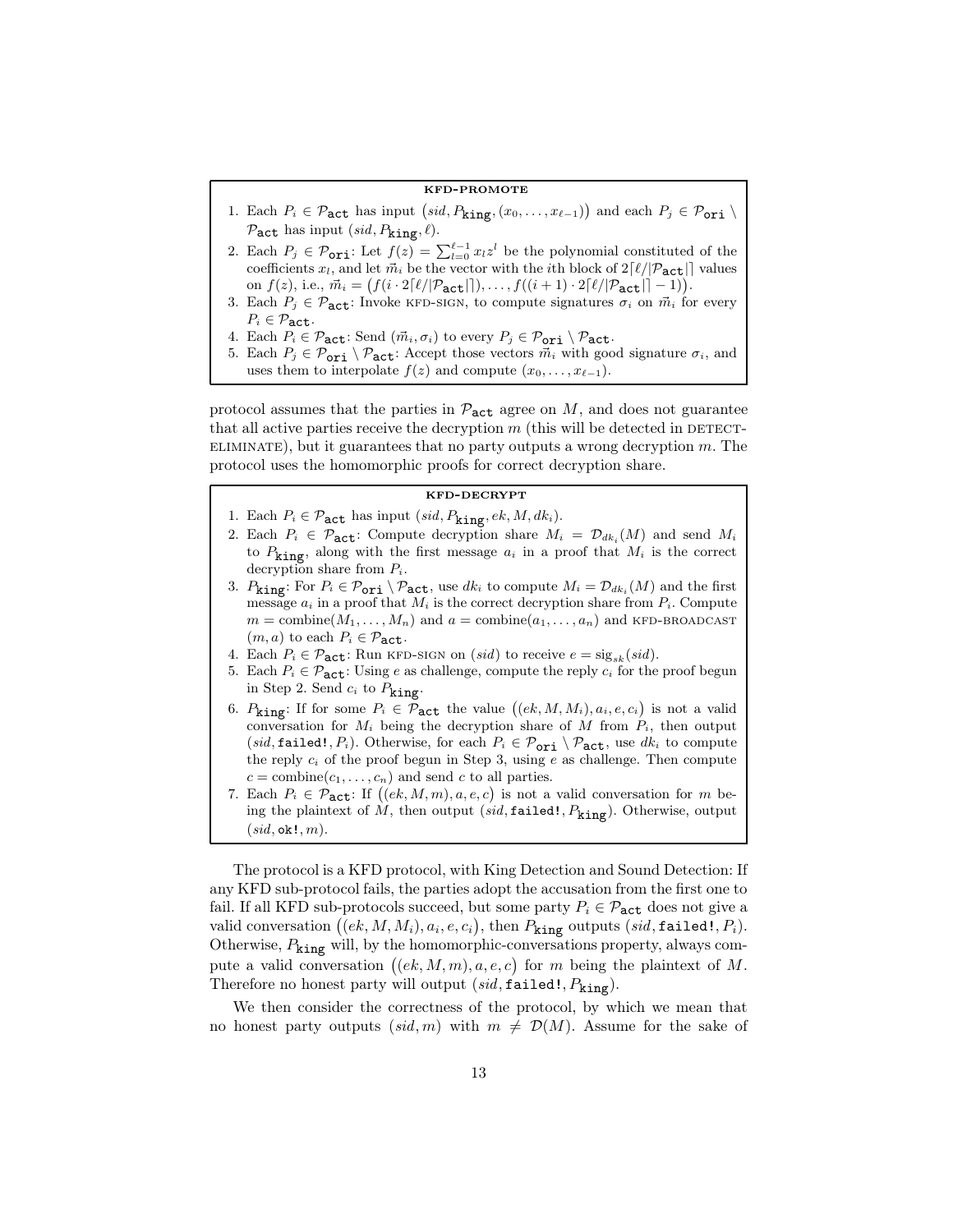contradiction that some PPT adversary can control the corrupted parties in such a way that some honest party outputs  $(sid, m)$  with  $m \neq \mathcal{D}(M)$ . Consider the proof given by  $P_{\text{king}}$  from the viewpoint of an honest  $P_i \in \mathcal{P}_{\text{act}}$ . In Step 3  $P_{\text{king}}$  sends  $(m, a)$ . Then  $e = sig_{sk}(sid)$  is generated, and in Step 6  $P_{\text{king}}$  then sends c such that  $((ek, M, m), a, e, c)$  is a valid conversation for m being the plaintext of  $M$ . Since  $m$  is not the plaintext of  $M$ , it follows from the strong soundness that using the factorization  $(p, q)$  of N one can compute from  $(m, a)$  the one challenge  $e' = e(p, q, M, m, a)$  for which there exists c' such that  $((ek, M, m), a, e', c')$  is a valid conversation. Since  $((ek, M, m), a, e =$  $\text{sig}_{sk}(sid), c)$  is a valid conversation (otherwise,  $P_i$  would not output  $(sid, m)$ ), it follows that  $e(p, q, M, m, a) = \text{sig}_{sk}(sid)$ . Since the use of KFD-BROADCAST ensures that all  $P_i \in \mathcal{P}_{\text{act}}$  receive the same  $(m, a)$ , we can consider the point were  $(m, a)$  is received by the *first* honest  $P_i \in \mathcal{P}_{\text{act}}$ . At this point one can use  $(p, q)$ to compute  $sig_{sk}(sid) = e(p, q, M, m, a)$ . However, at this point in the protocol no honest party  $P_i \in \mathcal{P}_{\text{act}}$  has yet input (sid) to KFD-SIGN, so by the security of KFD-SIGN, it should be infeasible to compute  $sig_{sk}(sid)$ . Since the security of KFD-SIGN does not depend on  $(p, q)$  being hidden, we have a contradiction. This argument can easily be turned into a formal reduction to the unforgeability of  $sig_{sk}$ .

We then consider the privacy of the protocol. Revealing the decryption shares leaks no additional information as they can be simulated from M and the plaintext m. We therefore just have to ensure that the proofs of correct decryption share do not leak any additional information. This follows from the fact that the proofs can be simulated given only the decryption shares  $M_i$  and the plaintext m, and especially without using  $d_i$ . Instead of  $d_i$  the simulator will use the signing key sk. Recall namely that the proofs of correct decryption shares are performed using a  $\Sigma$ -protocol, and observe that knowing sk allows the simulator to compute the challenge  $e = sig_{sk}(sid)$  before the proof is run. Using the instance  $(ek, M, M<sub>i</sub>)$  and the challenge e the simulator can apply the special honest-verifier zero-knowledge property to compute a first message  $a_i$  and a reply  $c_i$  for each honest  $P_i \in \mathcal{P}_{\texttt{act}}$ , such that  $((ek, M, M_i), a_i, e, c_i)$  has a distribution statistically close to that in the protocol. Then the simulator sends  $a_i$  to  $P_{\text{kinge}}$ . When  $e = sig_{sk}(sid)$  is output by KFD-SIGN, the simulator then simply sends the preprocessed  $c_i$  as reply.

### 6.7 Random Encrypted Elements

The next KFD sub-protocol, KFD-RANDOM, allows the parties to generate a common ciphertext B, where the plaintext  $\mathcal{D}(B)$  is computationally indistinguishable to the corrupted parties from a uniformly random value from  $\mathbb{Z}_N$ . For efficiency many such values are generated in parallel.

Let H consist of the indices i of the honest  $P_i \in \mathcal{P}_{\texttt{act}}$ , and let C consist of the indices j of the corrupted  $P_j \in \mathcal{P}_{\text{act}}$ . Note that by the assumption that  $\mathcal{P}_{\text{act}}$  has honest majority we have that  $|H| \ge t' + 1$ . Consider the ciphertexts  $(R_1, \ldots, R_{n'})$ . For  $i \in H$ , the value  $r_i = \mathcal{D}(R_i)$  is computationally indistinguishable to the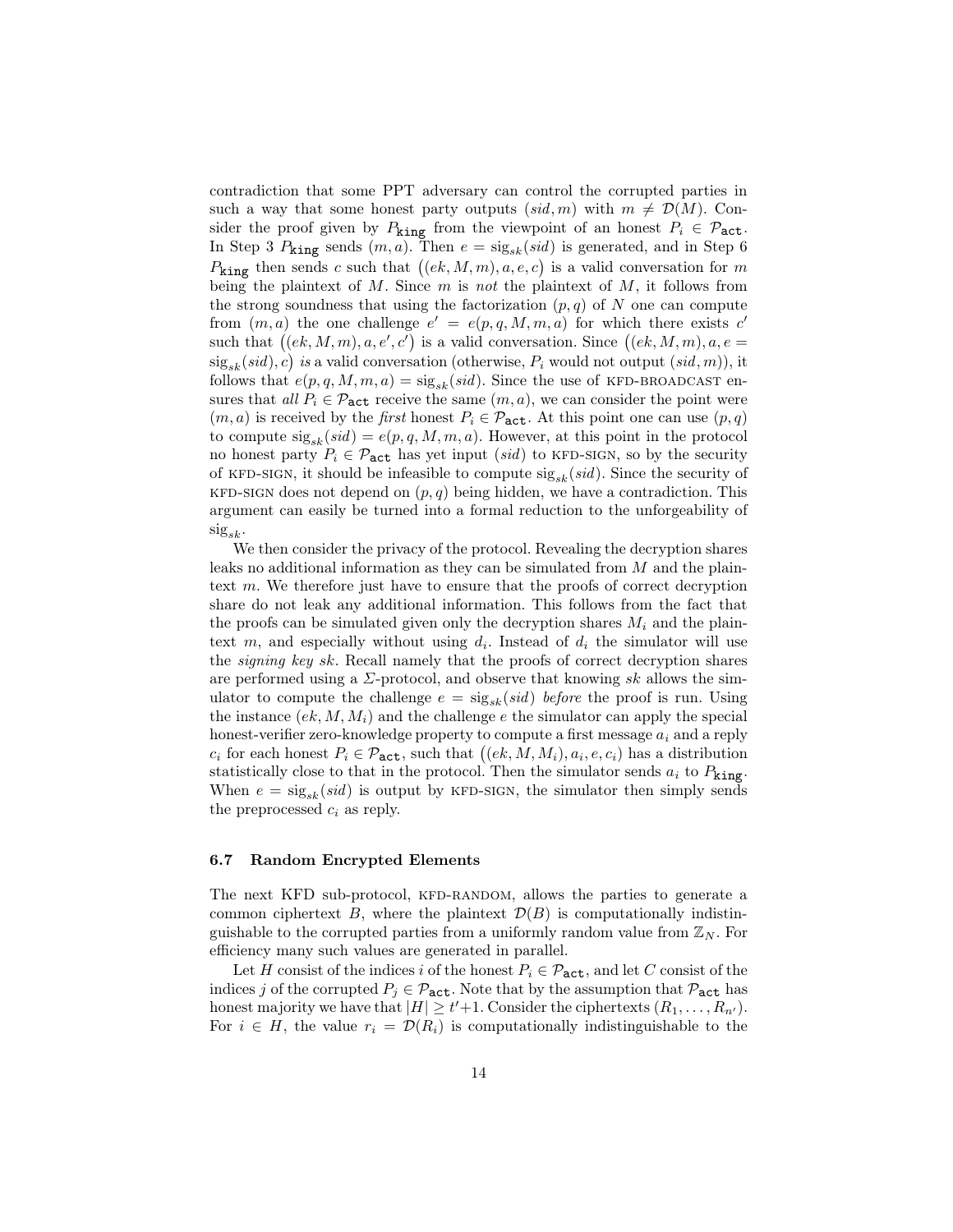#### kfd-random

- 1. Each  $P_i \in \mathcal{P}_{\texttt{act}}$  has input  $(side, P_{\texttt{king}})$ , where  $P_{\texttt{king}} \in \mathcal{P}_{\texttt{act}}$ . Let  $n' = |\mathcal{P}_{\texttt{act}}|$ and  $t' = \lfloor (n'-1)/2 \rfloor$ . For notational convenience assume  $\mathcal{P}_{\texttt{act}} = \{P_1, \ldots, P_{n'}\}.$
- 2. Each  $P_i \in \mathcal{P}_{\text{act}}$ : Compute  $R_i = \mathcal{E}(r_i; \rho_i)$  for uniformly random  $r_i \in \mathbb{Z}_N$ ,  $\rho_i \in \mathbb{Z}_N^*$ . Then KFD-BROADCAST  $R_i$  along with a proof of plaintext knowledge for  $R_i$ . The dummy value is  $D = \mathcal{E}(0, 1)$ .
- 3. Each  $P_k \in \mathcal{P}_{\text{act}}$ : Now n' values  $R_i$  were received. Using some fixed agreed upon scheme, pick a super-invertible matrix  $S = \{s_{j,i}\}_{j=1,\ldots,t'+1}^{i=1,\ldots,n'}$  with  $t' + 1$ rows and n' columns. Then for  $j = 1, ..., t' + 1$ , let  $B_j = \prod_{i=1}^{n'} R_i^{s_{j,i}}$  mod  $N^2$ . Then output  $(B_1, \ldots, B_{t'+1})$ .

corrupted parties from a uniformly random value from  $\mathbb{Z}_N$ , by semantic security. For  $j \in C$ , the proof of plaintext knowledge (along with the choice of dummy value) guarantees that the value  $r_j = \mathcal{D}(R_j)$  is known by  $P_j$ , and thus the corrupted parties. Since the corrupted parties have no knowledge on  $r_i$  for  $i \in H$ and they know  $r_j$  for  $j \in C$ , it follows that to the corrupted parties, the vector  $(r_1, \ldots, r_{n'})$  looks as a vector with |C| values chosen by themselves and then filled in with  $|H|$  independent, uniformly random values  $r_i$ . Since S is a superinvertible matrix with  $n'$  columns and  $t' + 1 \leq |H|$  rows, it follows that to the corrupted parties the vector  $(b_1, \ldots, b_{t'+1}) = S(r_1, \ldots, r_{n'})$  looks as a uniformly random vector from  $(\mathbb{Z}_N)^{t'+1}$ . By the homomorphic properties of the encryption function it follows that  $\mathcal{D}(B_j) = b_j$  for  $j = 1, \ldots, t' + 1$ . It therefore follows that KFD-RANDOM outputs encrypted values which to the corrupted parties look independent and uniformly random. This is exactly what we need from the protocol.

The communication complexity is given by the  $n'$  runs of KFD-BROADCAST on  $\mathcal{O}(\kappa)$ -bit values, giving a total communication complexity of  $\mathcal{O}(n'n\kappa)$ . The protocol generates  $t' + 1 = \Theta(n')$  outputs. To generate  $\ell$  outputs the protocol will be run  $\lceil \ell/(t'+1) \rceil \leq \ell/(t'+1) + 1$  times in parallel. In that case the communication complexity is  $\mathcal{O}(n\ell\kappa + n^2\kappa) = \mathcal{O}(n\ell\kappa + \mathcal{BC}).$ 

Recall that each output B was generated as  $B = \prod_{i=1}^{n'} R_i^{s_i} \mod N^2$  for a row  $(s_1, \ldots, s_{n'})$  in S, and  $P_i$  knows  $r_i$  and  $\rho_i$  such that  $R_i = \mathcal{E}(r_i; \rho_i)$ . Therefore all parties can compute  $B_i = R_i^{s_i} \mod N^2$  for  $i = 1, ..., n'$  such that  $B =$  $\prod_{i=1}^{n'} B_i \mod N^2$ , and  $P_i$  can compute  $b_i = s_i r_i \mod N$  and  $\beta_i = \rho_i^{s_i} \mod N$ such that  $B_i = \mathcal{E}(b_i; \beta_i)$ . We use this in the next sub-protocol.

## 6.8 Random Encrypted Multiplication Triples

Our last KFD sub-protocol, KFD-TRIPLES, allows the parties to generate a triple  $(A, B, C)$ , where  $\mathcal{D}(C) = \mathcal{D}(A)\mathcal{D}(B)$  mod N, and where  $\mathcal{D}(A)$  and  $\mathcal{D}(B)$  are computationally indistinguishable to the corrupted parties from independent, uniformly random values from  $\mathbb{Z}_N$ . The protocol uses the homomorphic proofs of identical encryption.

The protocol is a KFD protocol, with King Detection and Sound Detection: If any KFD sub-protocol fails, the parties adopt the accusation from the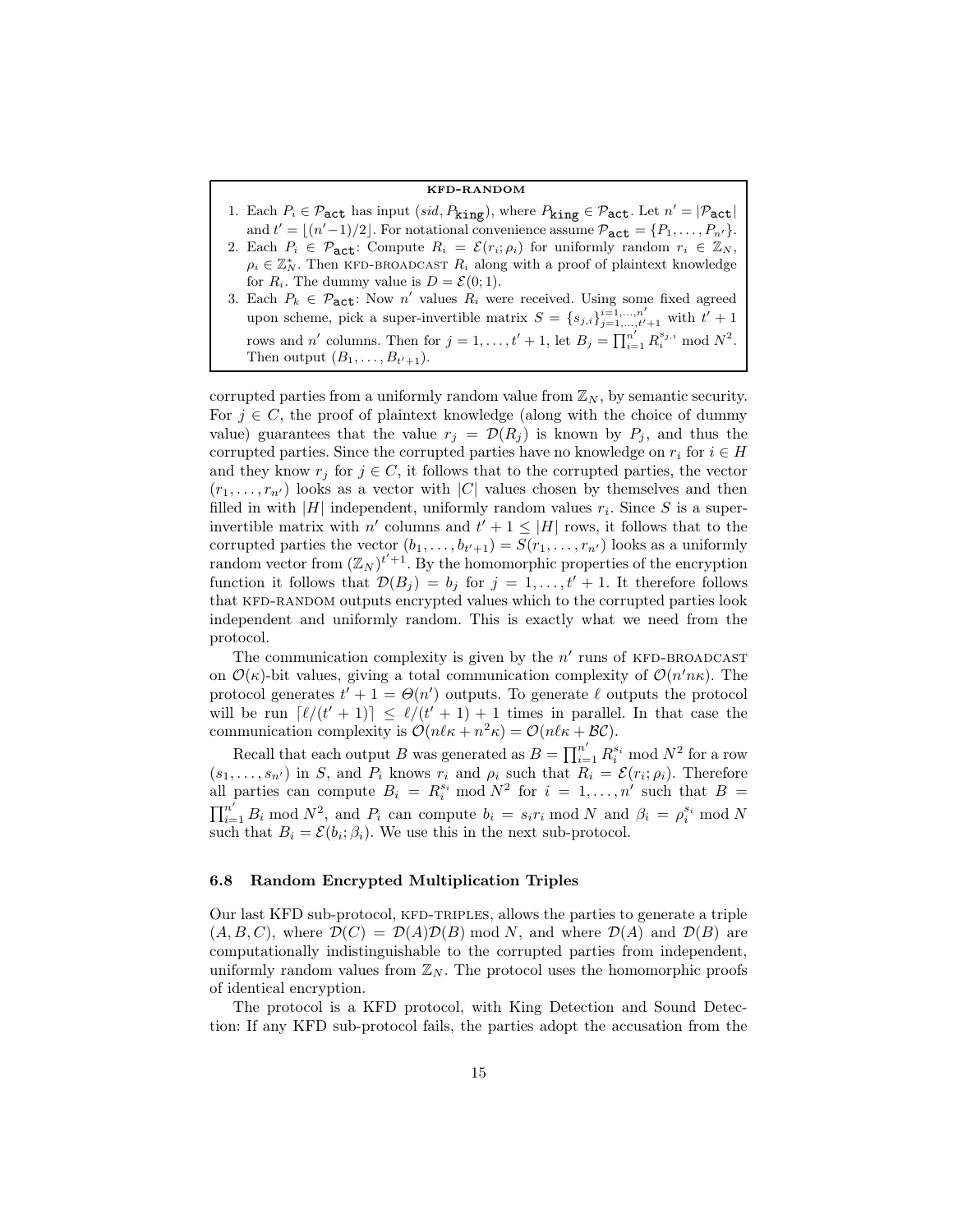#### kfd-triples

- 1. First KFD-RANDOM is run to generate random encryptions. Two of these are taken and renamed to A and B. All parties know  ${B_i}_{P_i \in \mathcal{P}_{\textbf{act}}}$  such that  $B = \prod_{P_i \in \mathcal{P}_{\text{act}}} B_i \text{ mod } N^2$ , and  $P_i$  knows  $(b_i, \beta_i)$  such that  $B_i = \mathcal{E}(b_i; \beta_i) =$  $G^{b_i} \beta_i^N \mod N^2$ .
- 2. Each  $P_i \in \mathcal{P}_{\text{act}}$ : Compute  $C_i = A^{b_i} \gamma_i^N \text{ mod } N^2$  for uniformly random  $\gamma_i \in R$  $\mathbb{Z}_N^*$ , and send  $C_i$  to  $P_{\text{king}}$ , along with the first message  $a_i$  in a proof that there exists  $(b_i, \beta_i, \gamma_i)$  such that  $B_i = G^{b_i} \beta_i^N \text{ mod } N^2$  and  $C_i = A^{b_i} \gamma_i^N \text{ mod } N^2$ .
- 3. P<sub>king</sub>: Compute  $C = \prod_{P_i \in \mathcal{P}_{\text{act}}} C_i \mod N^2$  and  $a = \text{combine}(\{a_i\}_{P_i \in \mathcal{P}_{\text{act}}})$ and KFD-BROADCAST  $(C, a)$ .
- 4. Each  $P_i \in \mathcal{P}_{\text{act}}$ : On  $(C, a)$ , run KFD-SIGN on  $(sid)$  to receive  $e = sig_{sk}(sid)$ .
- 5. Each  $P_i$ : Compute the reply  $c_i$  in the proof begun in Step 2, using e as challenge. Send  $c_i$  to  $P_{\text{king}}$ .
- 6.  $P_{\text{king}}$ : If for any  $P_i \in \mathcal{P}_{\text{act}}$  the value  $((G, A, B_i, C_i), a_i, e, c_i)$  is not a valid conversation, then output (sid, failed!,  $P_i$ ). Otherwise, compute  $c =$ combine( $\{c_i\}_{P_i \in \mathcal{P}_{\text{act}}}$ ) and send c to all parties.
- 7. Each  $P_i \in \mathcal{P}_{\texttt{act}}$ : If  $((G, A, B, C), a, e, c)$  is not a valid conversation for the claim that there exists  $(b, \beta, \gamma)$  such that that  $B = G^b \beta^N \text{ mod } N^2$  and  $C = A<sup>b</sup> \gamma<sup>N</sup>$  mod  $N<sup>2</sup>$ , then output (sid, failed!,  $P_{\textbf{king}}$ ). Otherwise, output  $(sid, \texttt{ok!,} (A, B, C)).$

first one to fail. If all KFD sub-protocol succeed, but some party  $P_i \in \mathcal{P}_{\text{act}}$ does not give a valid conversation  $((G, A, B_i, C_i), a_i, e, c_i)$ , then  $P_{\text{king}}$  outputs (sid, failed!,  $P_i$ ). Otherwise,  $P_{\text{king}}$  can, by the homomorphic-conversations property, always compute a valid  $((G, A, B, C), a, e, c)$ . Therefore no honest party will output  $(sid, \texttt{failed!, } P_{\texttt{king}})$ .

As for the correctness, notice that the use of KFD-BROADCAST guarantees that when KFD-TRIPLES succeeds, then the honest  $P_i \in \mathcal{P}_{act}$  output a common value  $(A, B, C)$ . And, as for KFD-DECRYPT, it follows from the strong soundness and the unforgeability of  $sig_{sk}$  that when the protocol succeeds, then except with negligible probability there exists  $(b, \beta, \gamma)$  such that that  $B = G^b \beta^N \text{ mod } N^2$  and  $C = A^b \gamma^N \text{ mod } N^2$ . Therefore  $\mathcal{D}(B) = \mathcal{D}(G^b \beta^N) = b$  and  $\mathcal{D}(C) = \mathcal{D}(A^b \gamma^N) =$  $b\mathcal{D}(A) \bmod N = \mathcal{D}(B)\mathcal{D}(A) \bmod N$ , as required.

As for the privacy, the encryption  $C_i = A^{b_i} \gamma_i^N \mod N^2$  hides  $b_i$ , and the proofs can be simulated without  $b_i$  using the simulation technique from KFD-DECRYPT.

To generate  $\ell$  triples, the protocol is run  $\ell$  times in parallel. In that case the communication complexity in bits is  $\mathcal{O}(n\kappa + \mathcal{BC})$ . Namely, the communication complexity for generating  $2\ell$  random values using KFD-RANDOM is  $\mathcal{O}(n\ell\kappa+\mathcal{BC})$ . The extra communication complexity per triple is then given by the run of KFD-BROADCAST and KFD-SIGN, each  $\mathcal{O}(n\kappa)$ , and sending a constant number of  $\mathcal{O}(\kappa)$ -bit values between  $P_{\text{king}}$  and each of the other parties.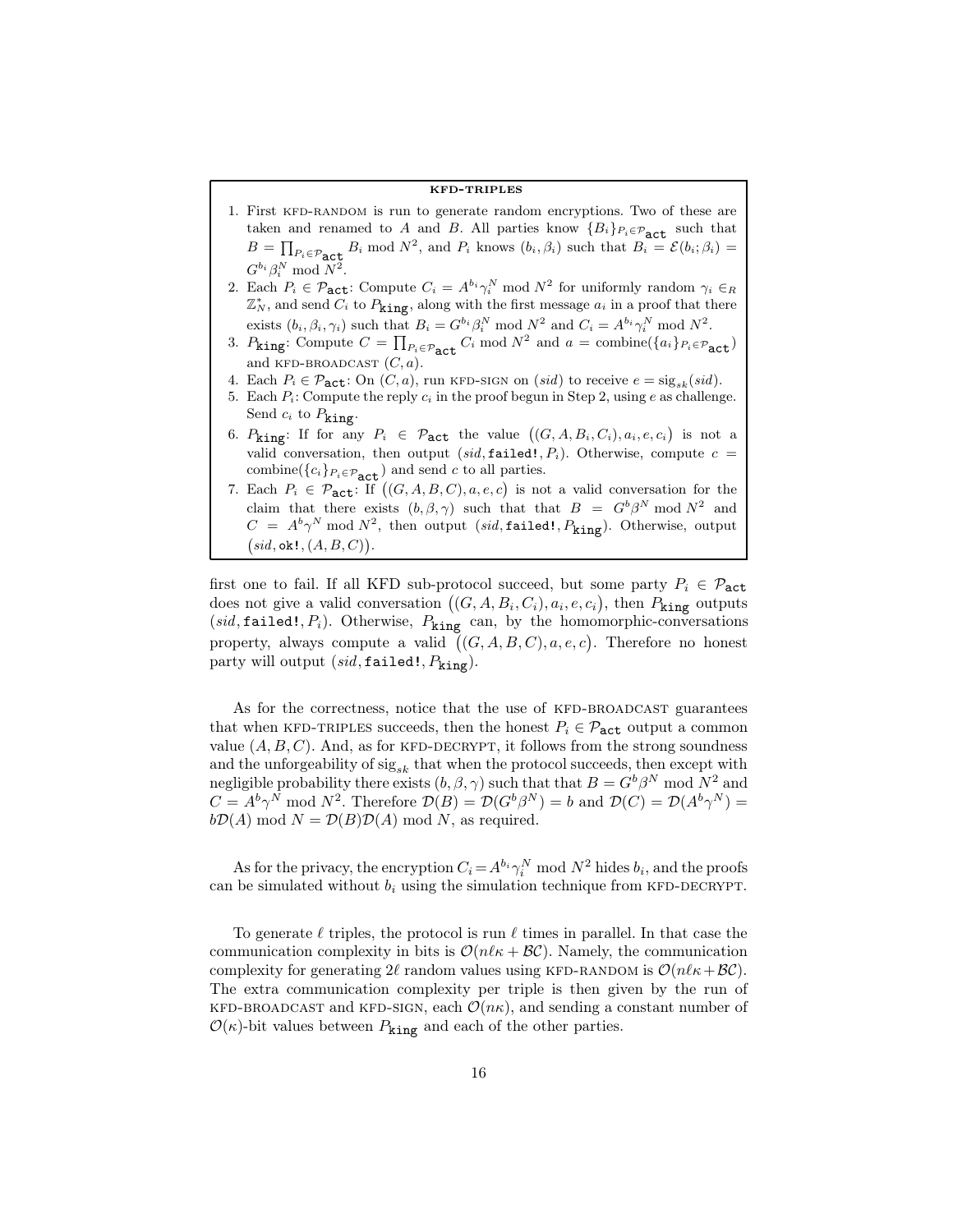# 7 The MPC Protocol

In the MPC protocol EVAL the parties are given an acyclic circuit Circ =  $\{G_{qid}\}\$ , where each  $G_{gid}$  is a gate with gate identifier  $gid \in \{0,1\}^{\kappa}$ . Each gate is of one of the following types:

**Input gate**  $(gid, in, i)$ : Let  $P_i \in \mathcal{P}_{ori}$  give a secret input  $x_{qid}$ . Multiplication gate  $(gid, \text{mul}, gid_1, gid_2): x_{gid} \leftarrow x_{gid_1} x_{gid_2} \text{ mod } N.$ Linear gate  $(gid, \text{lin}, a_0, a_1, gid_1, \ldots, a_\ell, gid_\ell): x_{gid} \leftarrow a_0 + \sum_{l=1}^\ell a_l x_{gid_l}.$ **Random gate** (gid, ran): A secret  $x_{gid} \in \mathbb{Z}_N$  is sampled uniformly at random. Global output gate  $(gid, \text{gout}, gid_1)$ : Let every  $P_i \in \mathcal{P}_{\text{ori}}$  learn  $x_{gid_1}$ . **Local output gate**  $(gid, \text{lout}, gid_1, i)$ : Let  $P_i \in \mathcal{P}_{\text{ori}}$ , and only  $P_i$ , learn  $x_{gid_1}$ .

We assume that we are given a segmentation  $(Seg_1, \ldots, Seg_m)$  of the circuit, such that the value of every gate in  $\text{Seg}_i$  only depends on values of gates in  $\text{Seg}_j$ with  $j \leq i$ . Furthermore, we require that if a segment contains an output gate, then it does not contain an input or a random gate. This requirement is made to ensure that if a segment is evaluated twice in a row, then all outputs will be the same. This is needed for privacy reasons. If in addition it should not be possible for the parties to pick inputs based on earlier outputs, all segments containing input gates should appear before all segments containing output gates.

During the protocol a party  $P_i \in \mathcal{P}_{act}$  stores a representation  $(gid, X_{gid})$ for some gates gid. These values will be consistent in the sense that all parties storing a value  $(gid, X_{gid})$  for some gid agree on  $X_{gid}$ . When gid is an output gate, then  $X_{gid} \in \mathbb{Z}_N$  is a plaintext, and otherwise  $X_{gid} \in \mathbb{Z}_{N^2}^*$  is a ciphertext. For an input gate  $(gid, in, i)$  to be called correct we require that  $P_i$  gave a proof of plaintext knowledge for  $X_{gid}$ . When  $P_i$  is honest, we also require that  $\mathcal{D}(X_{gid}) = x_{gid}$ . When  $(gid, \text{in}, i)$  is correct we define  $\mathcal{V}(gid) = \mathcal{D}(X_{gid})$ . We extend  $V(\cdot)$  to the rest of the circuit by  $V(gid) = V(gid_1)V(gid_2) \text{ mod } N$  for multiplication gates and  $V(gid) = a_0 + \sum_{l=1}^{\ell} a_l V(gid_l) \mod N$  for linear gates. We then call a multiplication or linear gate correct if  $\mathcal{D}(X_{gid}) = \mathcal{V}(gid)$ , and we say that a global output gate is correct if  $X_{gid} = V(gid_1)$ . The goal is to end up with all gates in Circ being correct and all parties  $P_i \in \mathcal{P}_{\text{ori}}$  holding  $(gid, X_{gid})$ for all output gates.

It is straightforward to see that the inputs to DETECT-ELIMINATE in Step 2e have King Awareness and Sound Detection: If any of the KFD sub-protocols fail, the parties adopt the accusation from the first one to fail, and if no KFD subprotocol fails and yet some active honest party does not have a representation of all output gates at the end of the protocol, then clearly  $P_{\text{king}}$  itself is corrupted.

The use of KFD-BROADCAST ensures that all parties receiving values receive the same values. Therefore the stored representations are at all times consistent.

That the circuit is at all times correct follows from the homomorphic properties of  $\mathcal E$ . For a linear gate it holds that  $\mathcal D(X_{gid}) = a_0 + \sum_{l=1}^{\ell} a_l \mathcal D(X_{gid_l}) \mod N$ . So, if  $\mathcal{D}(X_{gid_l}) = \mathcal{V}(gid_l)$  for  $l = 1, ..., \ell$ , then  $\mathcal{D}(X_{gid}) = \mathcal{V}(gid)$ . For a multiplication gate it holds that  $\mathcal{D}(X_{gid}) = \alpha \beta - \alpha \mathcal{D}(B_{gid}) - \beta \mathcal{D}(A_{gid}) + \mathcal{D}(C_{gid})$  mod  $N = (\alpha - \mathcal{D}(A_{gid}))(\beta - \mathcal{D}(B_{gid})) \mod N$ , as  $\mathcal{D}(C_{gid}) = \mathcal{D}(A_{gid})\mathcal{D}(B_{gid}) \mod N$ .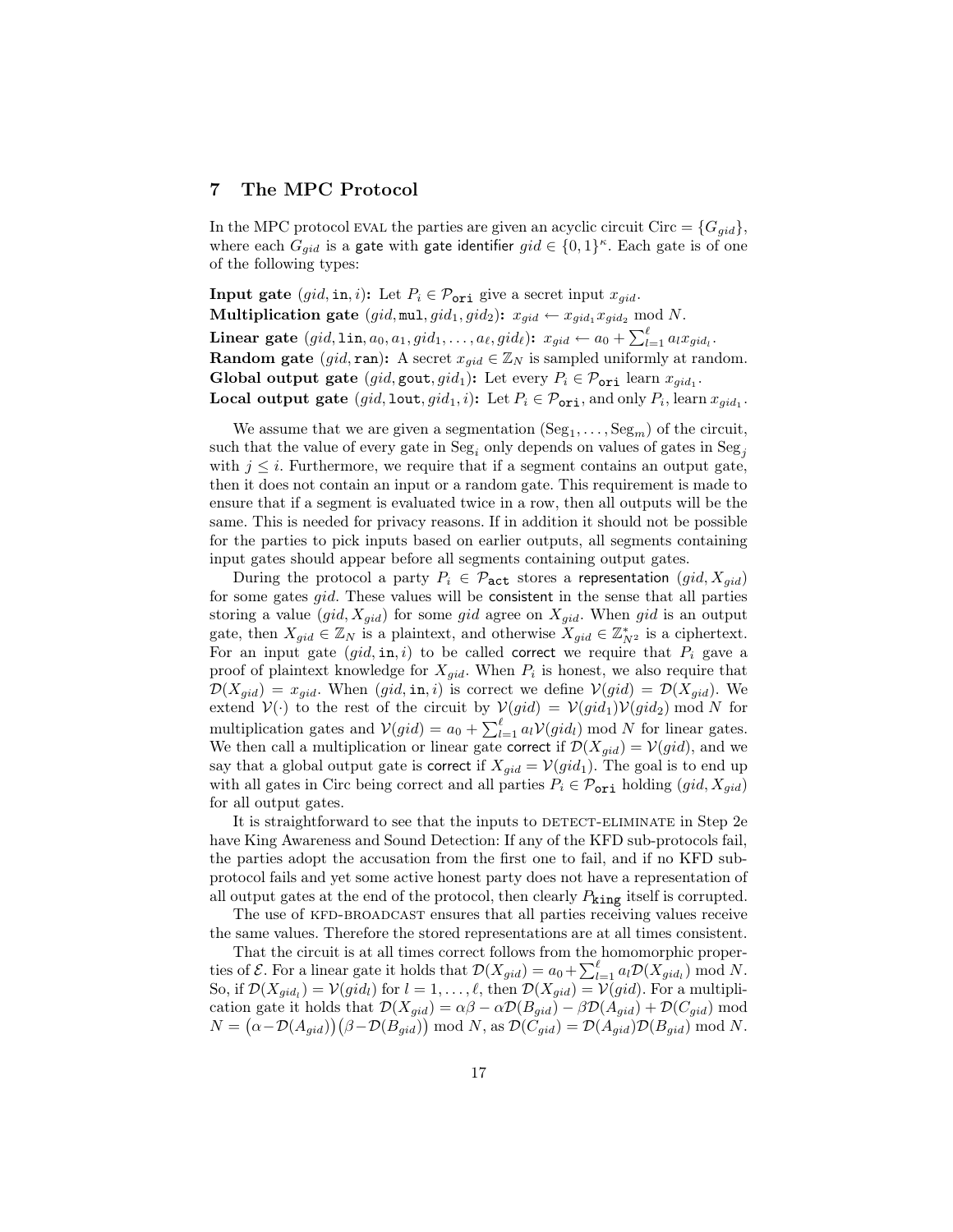| <b>EVAL</b> |     |                                                                                                                                                   |
|-------------|-----|---------------------------------------------------------------------------------------------------------------------------------------------------|
|             |     | 1. Each $P_i \in \mathcal{P}_{\text{ori}}$ has input $\text{Circ} = (\text{Seg}_1, \dots, \text{Seg}_m)$ and $x_{gid} \in \mathbb{Z}_N$ for every |
|             |     | $(gid, in, i) \in$ Circ. Let $\mathcal{P}_{\text{act}} = \mathcal{P}_{\text{ori}}$ and let cur = 1.                                               |
|             |     | 2. Terminate if cur $> m$ , otherwise, let Seg = Seg <sub>cur</sub> and let $P_{\text{king}}$ denote the                                          |
|             |     | party in $P_{\text{act}}$ with the smallest index.                                                                                                |
|             |     | (a) (Prepare multiplication triples) Run KFD-TRIPLES with $P_{\text{king}}$ to generate                                                           |
|             |     | triples $(A_{gid}, B_{gid}, C_{gid})$ for each $(gid, \text{mul}, \cdot, \cdot), (gid, \text{ran}) \in \text{Seg.}$                               |
|             |     | (b) (Evaluate segment) Every gate $G_{gid} \in \text{Seg}$ is evaluated (in parallel) as soon                                                     |
|             |     | as its source-gates have been evaluated.                                                                                                          |
|             |     | Input: For $(gid, in, i)$ , $P_i \in \mathcal{P}_{ori}$ generates $X_{gid} \leftarrow \mathcal{E}(x_{gid})$ and KFD-                              |
|             |     | BROADCAST the encryption $X_{gid}$ along with a proof of plaintext knowl-                                                                         |
|             |     | edge, with $P_{\text{king}}$ as King and $D = \mathcal{E}(0, 1)$ as dummy value. Every $P_j$                                                      |
|             |     | stores the value $X_{gid}$ broadcasted by $P_i$ as $(gid, X_{gid})$ .                                                                             |
|             |     | <i>Random:</i> For $(gid, \text{ran})$ , $P_i \in \mathcal{P}_{\text{act}}$ stores $(gid, A_{gid})$ .                                             |
|             |     | <i>Linear function:</i> For $(gid, \text{lin}, a_0, a_1, gid_1, \ldots, a_\ell, gid_\ell)$ , let $X_{gid}$<br>$=$                                 |
|             |     | $\mathcal{E}(a_0; 1)(\prod_{l=1}^{\ell} X_{qid_l}^{a_l}) \text{ mod } N^2$ , and store $(gid, X_{gid})$ .                                         |
|             |     | <i>Multiplication:</i> For<br>$(gid, \texttt{mul}, gid_1, gid_2),$ run<br>KFD-DECRYPT<br>on                                                       |
|             |     | $X_{\text{gid}_1} A_{\text{gid}}$ mod $N^2$ and $X_{\text{gid}_2} B_{\text{gid}}$ mod $N^2$ . Let $\alpha$ and $\beta$ be<br>the                  |
|             |     | respective outputs, let $X_{gid} = \mathcal{E}(\alpha\beta; 1) B_{gid}^{-\alpha} A_{gid}^{-\beta} C_{gid} \text{ mod } N^2$ , and                 |
|             |     | store $(gid, X_{gid})$ .                                                                                                                          |
|             |     | Global output: For $(gid, \text{gout}, gid_1)$ , let $X_{gid} = X_{gid_1}$ , run KFD-DECRYPT                                                      |
|             |     | on $X_{gid}$ , and let $x_{gid}$ be the output. Store $(gid, x_{gid})$ .                                                                          |
|             |     | <i>Local output:</i> For $(gid, \text{lout}, gid_1, i), P_i \in \mathcal{P}_{\text{ori}}$ selects a random blinding                               |
|             |     | $b_{gid} \in_R \mathbb{Z}_N$ , and the parties first evaluate $(gid, \text{in}, i)$ for input $b_{gid}$ , re-                                     |
|             |     | sulting in an encryption $B_{gid}$ , then evaluate $(gid, \text{gout}, \cdot)$ for the encryp-                                                    |
|             |     | tion $X_{gid} = X_{gid_1} B_{gid}$ mod $N^2$ , and store the blinded result $(gid, x_{gid})$ .                                                    |
|             |     | (c) (Result promotion) Let $\ell$ be the number of global and local outputs in Seg.                                                               |
|             |     | Invoke KFD-PROMOTE with input $(x_{gid_1}, \ldots, x_{gid_\ell})$ to promote these values                                                         |
|             |     | from $P_{\text{act}}$ to $P_{\text{ori}}$ . Parties $P_i \in P_{\text{ori}} \setminus P_{\text{act}}$ store $(gid, x_{gid})$ for every            |
|             |     | output $x_{qid}$ .                                                                                                                                |
|             | (d) | (Result unblinding) Every party $P_i \in \mathcal{P}_{\text{ori}}$<br>with local output                                                           |
|             |     | $(gid, \texttt{lout}, \cdot, i) \in \text{Seg$ stores $(gid, x_{gid} - b_{gid} \mod N)$ .                                                         |

- (e) (Detect and eliminate) Each  $P_i \in \mathcal{P}_{\text{act}}$ : Run DETECT-ELIMINATE with input  $(s_i, y_i)$  derived as follows. If some KFD sub-protocol terminated with output  $s_i$  = failed!, then use the accusation  $y_i$  from the first one to fail. Otherwise, if all KFD sub-protocols output  $s_i = \alpha k!$ , but a value  $(gid, \cdot)$  was not stored for all gates  $G_{gid} \in \text{Seg},$  then use  $s_i = \texttt{failed!}$  and  $y_i = P_{\text{king}}$ . Otherwise, use  $s_i = \text{ok}!$ .
- (f)  $(Conclude segment)$  If no parties were eliminated in DETECT-ELIMINATE, then let  $cur := cur + 1$ . Go to Step 2.

Since  $\alpha = \mathcal{D}(X_{gid_1}A_{gid}) = \mathcal{D}(X_{gid_1}) + \mathcal{D}(A_{gid})$  mod N and  $\beta = \mathcal{D}(X_{gid_2}) + \mathcal{D}(A_{gid_3})$  $\mathcal{D}(B_{gid}) \mod N$ , it follows that  $\mathcal{D}(X_{gid}) = \mathcal{D}(X_{gid_1})\mathcal{D}(X_{gid_2}) \mod N$ , as desired. The correctness of global output gates follows from the correctness of kfd-decrypt, the correctness of local output gates follows from the correctness of global output gates and from the fact that any (also eliminated) parties can input a blinding  $b_{gid}$ .

18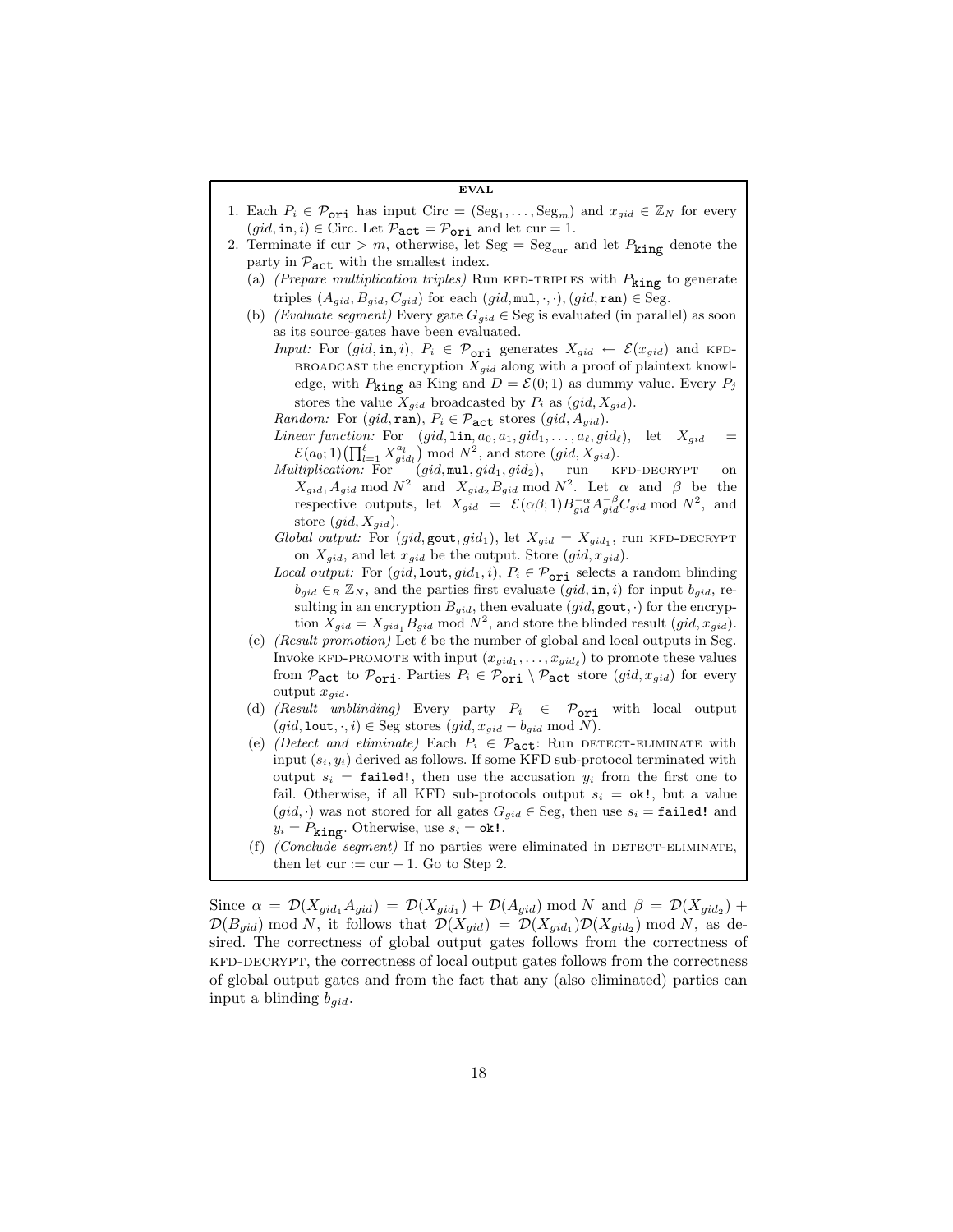Since the circuit is at all times correct and a segment only succeeds if all active parties end up with a representation of all gates in the segment, it follows that when a segment succeeds, then  $X_{gid} = V(gid)$  for all output gates gid at all active parties. The correctness of KFD-PROMOTE then guarantees that all parties end up storing  $(gid, V(gid))$  for all output gates  $(gid, \texttt{gout}, gid_1) \in \text{Seg}$ , and the correctness of local outputs is guaranteed by the correctness of the (blinded) global outputs.

The privacy of the protocol follows as for previous MPC protocols based on threshold homomorphic encryption (see e.g. [CDN01]). The important point being that e.g.  $\alpha = \mathcal{D}(X_{gid_1}) + \mathcal{D}(A_{gid})$  mod N leaks no information to the corrupted parties, as  $\mathcal{D}(A_{qid})$  looks uniformly random to them and thus blinds  $\mathcal{D}(X_{gid_1})$ . The privacy of local output is guaranteed by the blinding chosen by the output party.

As for the communication complexity it can be seen that evaluating  $Seg_{cur}$ generates communication  $\mathcal{O}(|\text{Seg}_{cur}|n\kappa + \mathcal{BC})$  bits. We can divide the circuit Circ of any function into  $m = \mathcal{O}(n)$  segments of size at most  $\lceil |\text{Circ}|/n \rceil$ , and evaluating Circ requires evaluation of at most  $m + t = \mathcal{O}(n)$  segments. Hence, the total communication complexity is  $\mathcal{O}(|\text{Circ}|n\kappa + n\mathcal{BC})$  bits.

# 8 Conclusions

Any function can be securely evaluated by n parties with communication  $\mathcal{O}(|\text{Circ}|n\kappa + n\mathcal{B}\mathcal{C})$  bits, where Circ is a circuit computing the function,  $\kappa$  is the security parameter, and  $\mathcal{BC}$  is the communication complexity of broadcast. The communication complexity is linear in the number of parties, for all types of gates, including multiplication, input and output gates.

# References

- [BB89] J.Bar-Ilan and D.Beaver. Non-cryptographic fault-tolerant computing in constant number of rounds of interaction. PODC'89, 1989.
- [Bea91a] D.Beaver. Efficient multiparty protocols using circuit randomization. In Crypto'91, LNCS 576, 1991.
- [Bea91b] D.Beaver. Secure multi-party protocols and zero-knowledge proof systems tolerating a faulty minority. Journal of Cryptology, 4(2):75–122, 1991.
- [BFKR90] D.Beaver, J.Feigenbaum, J.Kilian, and P.Rogaway. Security with low communication overhead (extended abstract). Crypto'90, LNCS 537, 1990.
- [BGW88] M.Ben-Or, S.Goldwasser, and A.Wigderson. Completeness theorems for non-cryptographic fault-tolerant distributed computation (extended abstract). 20th STOC, 1988.
- [BH05] Z.Beerliova-Trubiniova and M.Hirt. Efficient multi-party computation with dispute control. TCC'06, LNCS 3876, 2006.
- [BMR90] D.Beaver, S.Micali, and P.Rogaway. The round complexity of secure protocols (extended abstract). 22nd STOC, 1990.
- [Can01] R.Canetti. Universally composable security: A new paradigm for cryptographic protocols. 42nd FOCS, 2001.